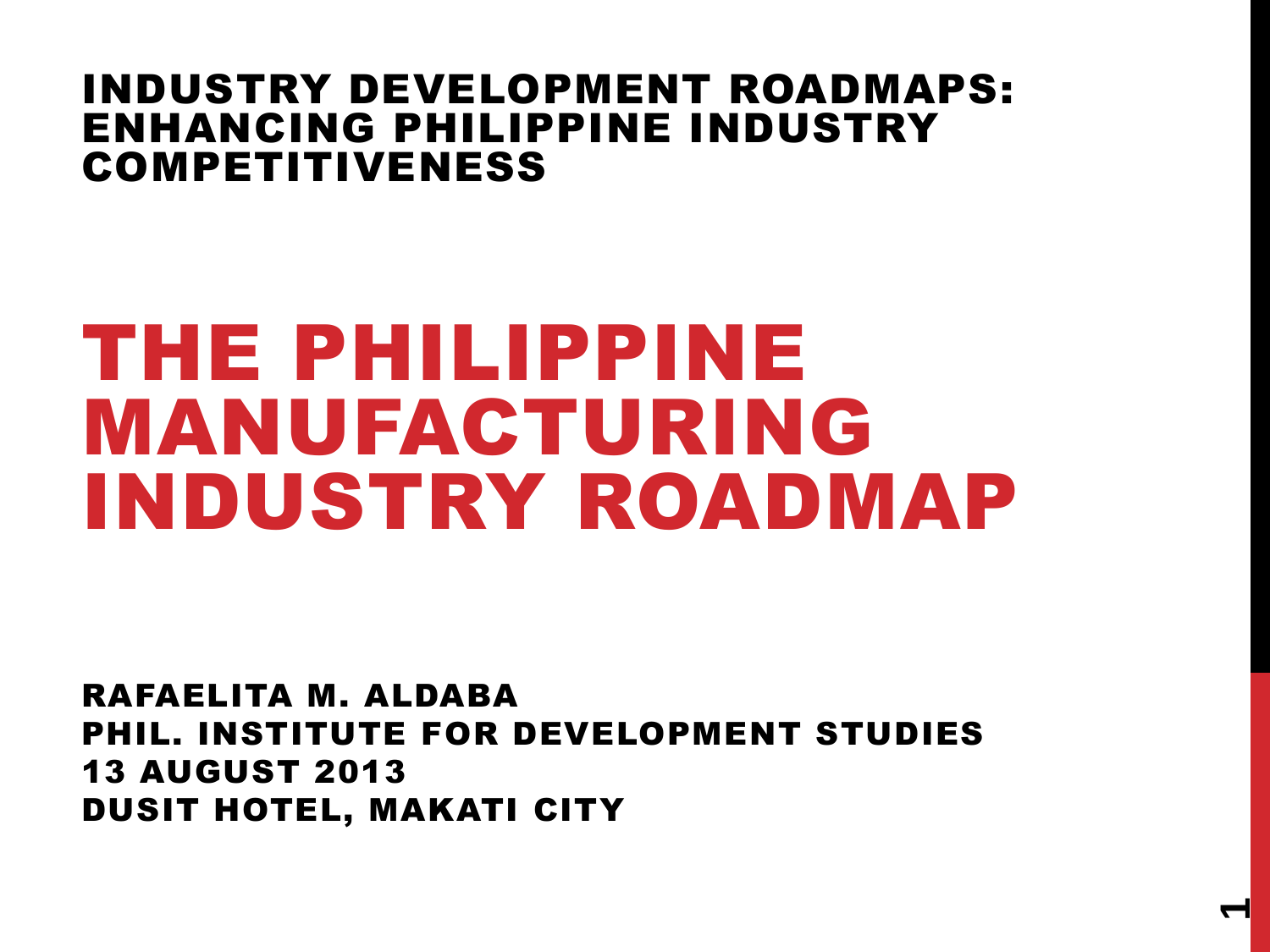# BACKGROUND

#### **Motivation**

- Globalization: new opportunities, how to survive competition
- Industry upgrading: best way to achieve inclusive growth, create jobs, increase income, reduce poverty

#### **Process**

- Growth potentials of industry: latent comparative advantage; product opportunity set
- □ Binding constraints to upgrading & entry: diagnostic analysis, supply/value chain analysis, industry roadmaps
- Recommendations to overcome constraints, upgrade industries, make markets work
	- Horizontal: power, logistics, bureaucracy, smuggling
	- □ Vertical: high cost/lack of raw materials, downstream industries
	- Coordination mechanism: industry councils (government & private)
- Roadmap: facilitation & coordination to address market failures **<sup>2</sup>**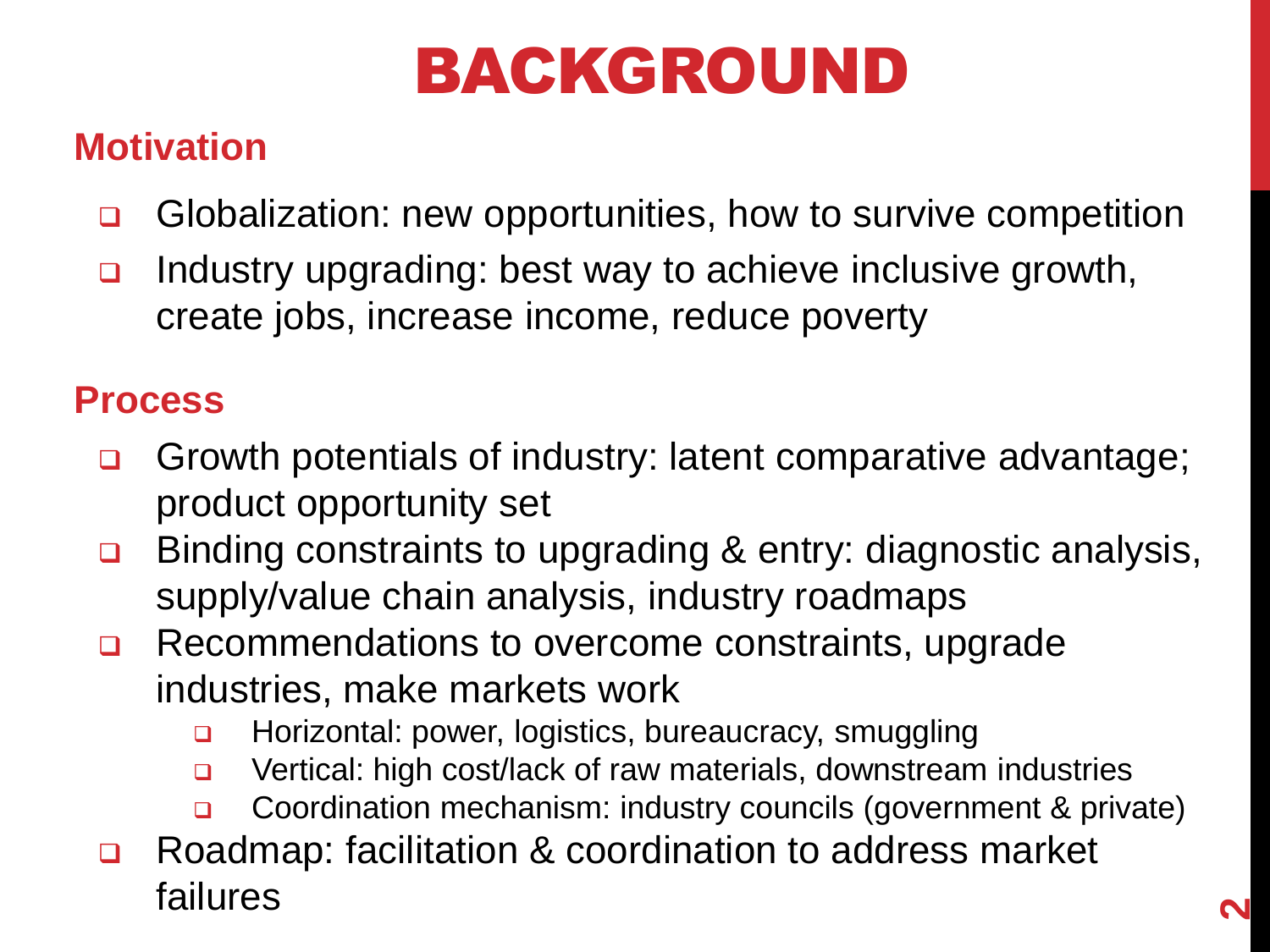# 13 CONSULTATIONS & PRESENTATIONS (JAN-JUL 2013)

Bottom-up approach: consultations with stakeholders esp. on most binding constraints

- 23 industry consultations at PIDS
- DTI, BOI Board of Governors, DOLE-ILS, CHED
- TESDA, PRC, DOLE, DILG, DOF, DOST, DA, PPP Center
- NAST (National Scientists Raul Fabella, Mercedes Concepcion, Gelia Castillo, Academicians William Padolina, Ruben Villareal)
- NCC (Mr. Guillermo Luz), AIM Policy Center (Dr. Ronald Mendoza), ECOP, MAP
- DBM Undersecratary Laura Pascua
- NAPC Undersecretary Jude Esquerra
- NEDA Deputy Director General Emmanuel Esquerra
- PHILEXPORT Mr. Sergio Ortiz-Luis
- Export Development Council, PCCI Mr. Donald Dee
- UPSE (Dr. Emmanuel de Dios, Dr. Ramon Clarete)
- Labor sector (Mr. Greg del Prado, Mr. Angel Dimalanta, Mr. Josua  $M<sub>0</sub>$

**ო**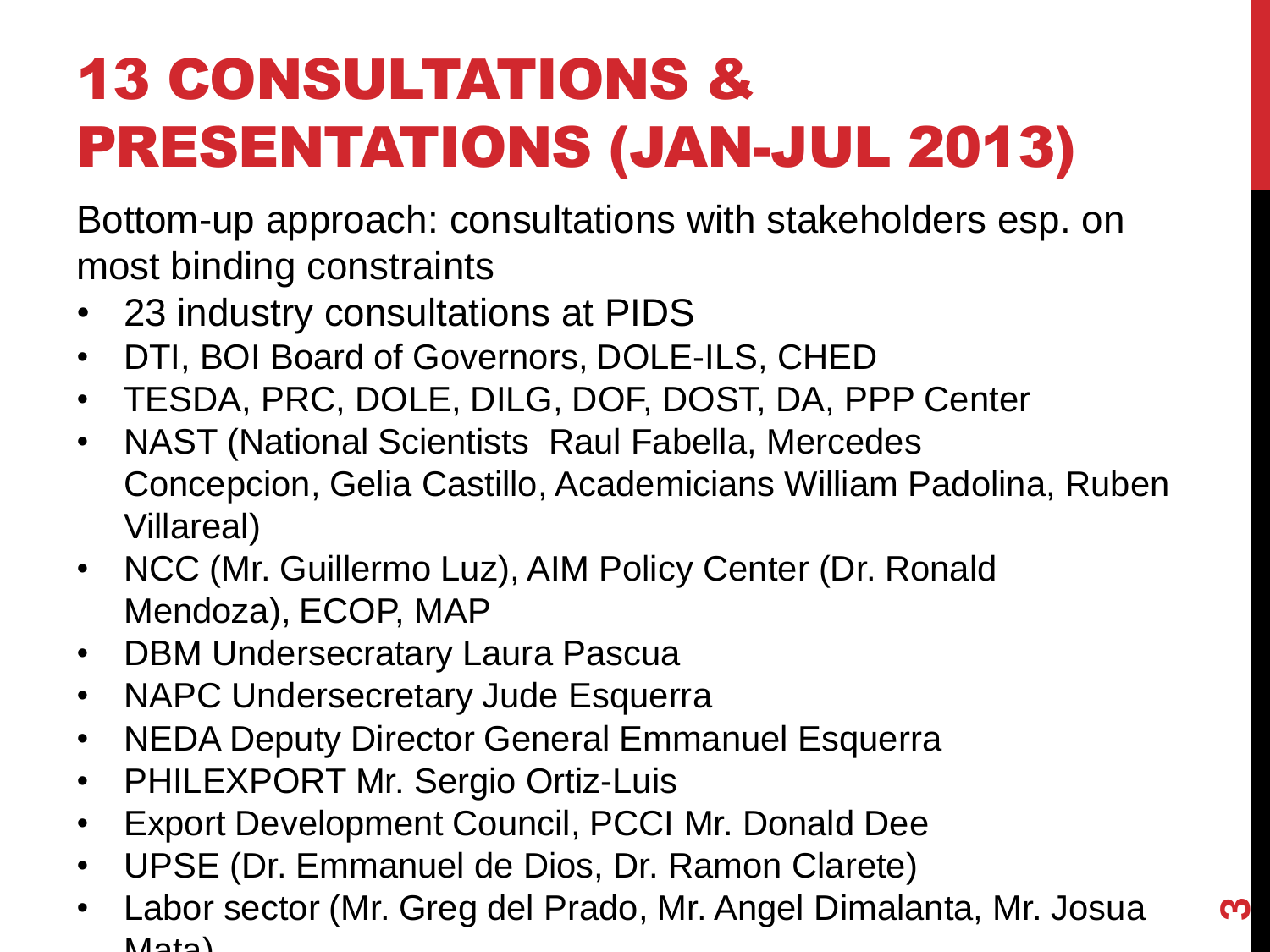### PRESENTATION OUTLINE

#### **Taking stock: Structural transformation, upgrading, diversification**

industry performance, growth, structure

#### **Analysis: Opportunities & Binding Constraints**

- Are there potential growth areas where the industry might have latent comparative advantage?
- What are the obstacles preventing the firms from upgrading the quality of their products? barriers that may be discouraging other firms from entering?

#### **Way Forward: Roadmap for Industry Upgrading**

- Horizontal: protection of property rights, improvement of overall business & investment environment, R&D, industrial clusters, economic zones
- Vertical: incentive measures to address market failure such as tax incentives for a limited time, direct credits, access to raw materials & capital equipment
- Coordination mechanisms: industry councils to serve as venues for deliberation and coordination between the government & private sector **4**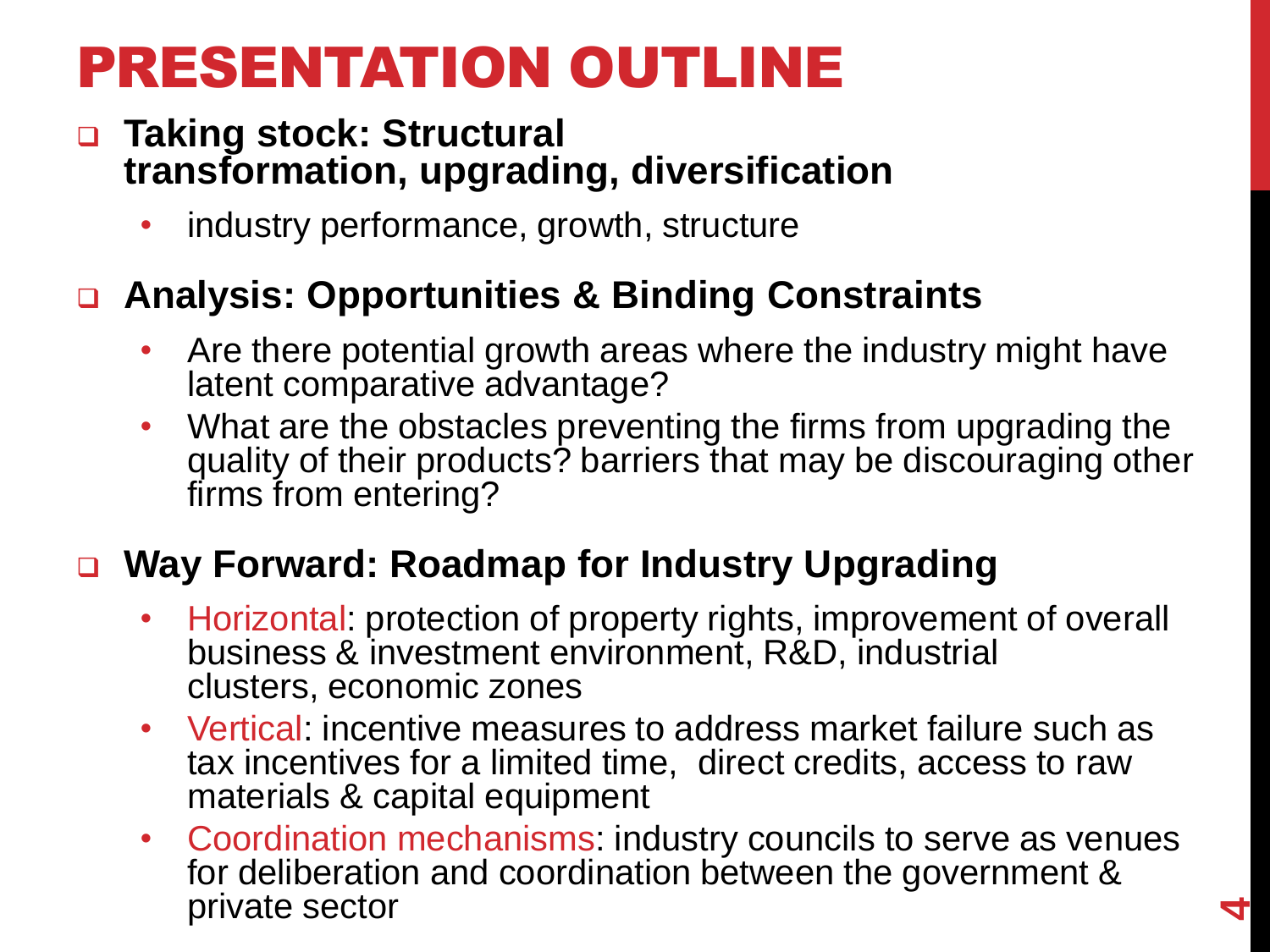## PART 1: A STOCKTAKING - - NEED FOR STRUCTURAL TRANSFORMATION & UPGRADING

| Year           | <b>Description</b>                                              |
|----------------|-----------------------------------------------------------------|
| 1950s-1970s    | Import substitution                                             |
| 1980s-mid '90s | removal tariff & NTBs (Tariff Reform Programs 1, 2)             |
| 1995           | Tariff Reform Program 3: uniform 5% tariff by 2005              |
| 1996           | tariffication of QRs on agriculture & creation of tariff quotas |
| 1998           | tariffs frozen at 2000 levels                                   |
| 2001           | TRP 4 never implemented                                         |
| 2003           | selective protection through Executive Orders 241 & 264         |
| 2004 onwards   | ASEAN, ASEAN+1 FTAS, PJEPA                                      |

- MFN average tariffs in manufacturing 6.8%, agriculture 11.2%
- After "04, liberalization thru ASEAN CEPT Program
- ATIGA 0-10% tariffs ex highly sensitive rice
- ASEAN average tariffs were reduced from 9.8% to 0.6%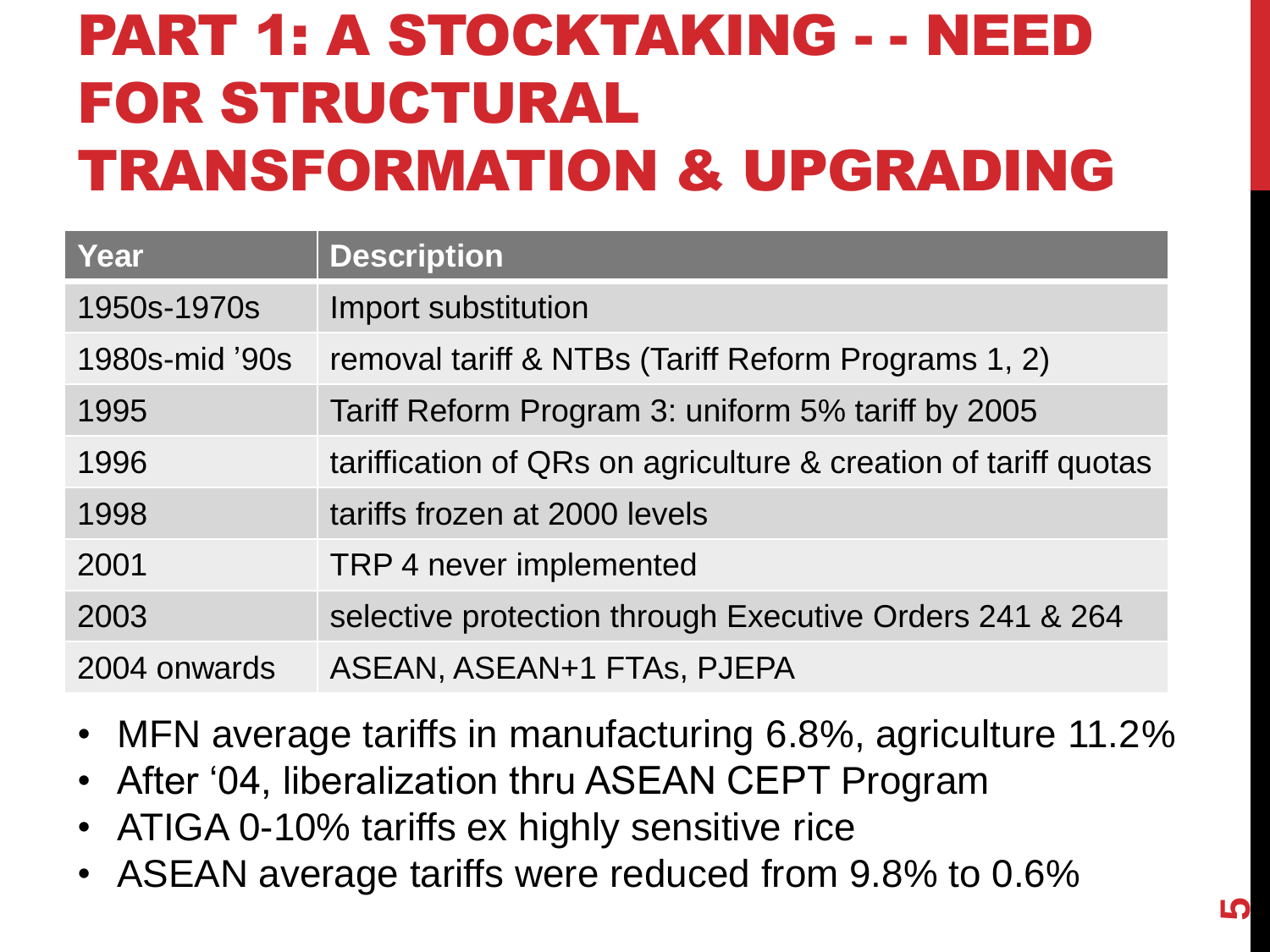#### DESIRED STRUCTURAL CHANGES DID TAKE PLACE



- Boom-bust cycle growth
- 1980s witnessed the country's average growth plummet to 1.7% placing us significantly behind our neighbors
- 3% in the 1990s & 4.7% in the 2000s: attempt to recover & catch up with neighbors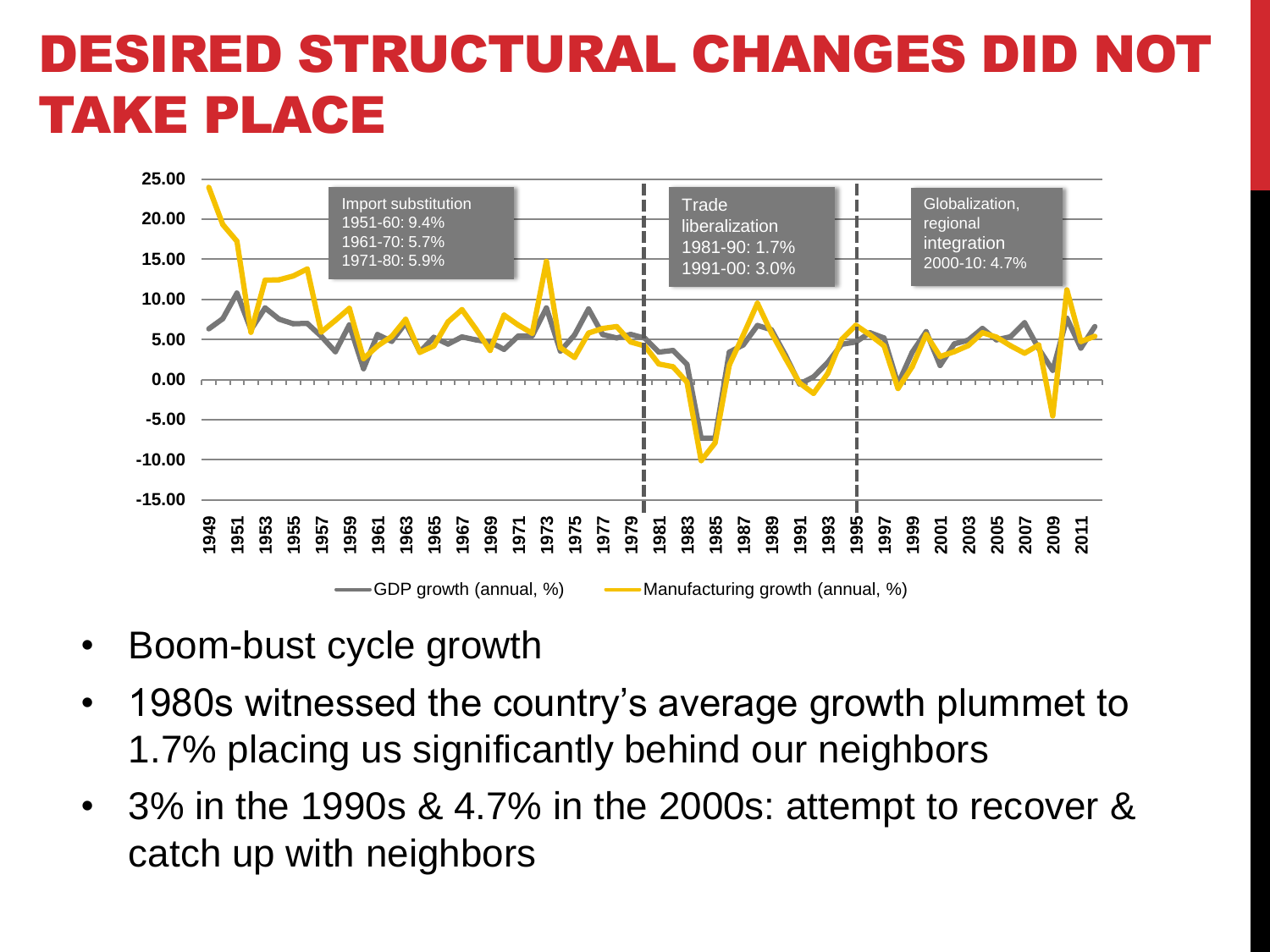## MANUFACTURING GROWTH & STRUCTURE

|                    |            | average growth<br>rate |     | average share |            |            |  |
|--------------------|------------|------------------------|-----|---------------|------------|------------|--|
|                    | <b>80s</b> | <b>90s</b>             | 20s | <b>80s</b>    | <b>90s</b> | <b>20s</b> |  |
| <b>GDP</b>         | 1.7        | 3.0                    | 4.7 | 100           | 100        | 100        |  |
| <b>Agriculture</b> | 1.1        | 1.8                    | 3.0 | 23.9          | 20.8       | 18.9       |  |
| <b>Industry</b>    | 0.3        | 3.0                    | 4.2 | 38.0          | 34.1       | 33.1       |  |
| Manufacturing      | 0.9        | 2.5                    | 4.1 | 26.3          | 24.3       | 23.7       |  |
| <b>Services</b>    | 3.3        | 3.6                    | 5.8 | 40.4          | 42.4       | 48.0       |  |

- Mfg growth sluggish from 1980s-1990s
- Some modest gains posted in the 2000s
- very little movement of resources in manufacturing as share to total industrial output declined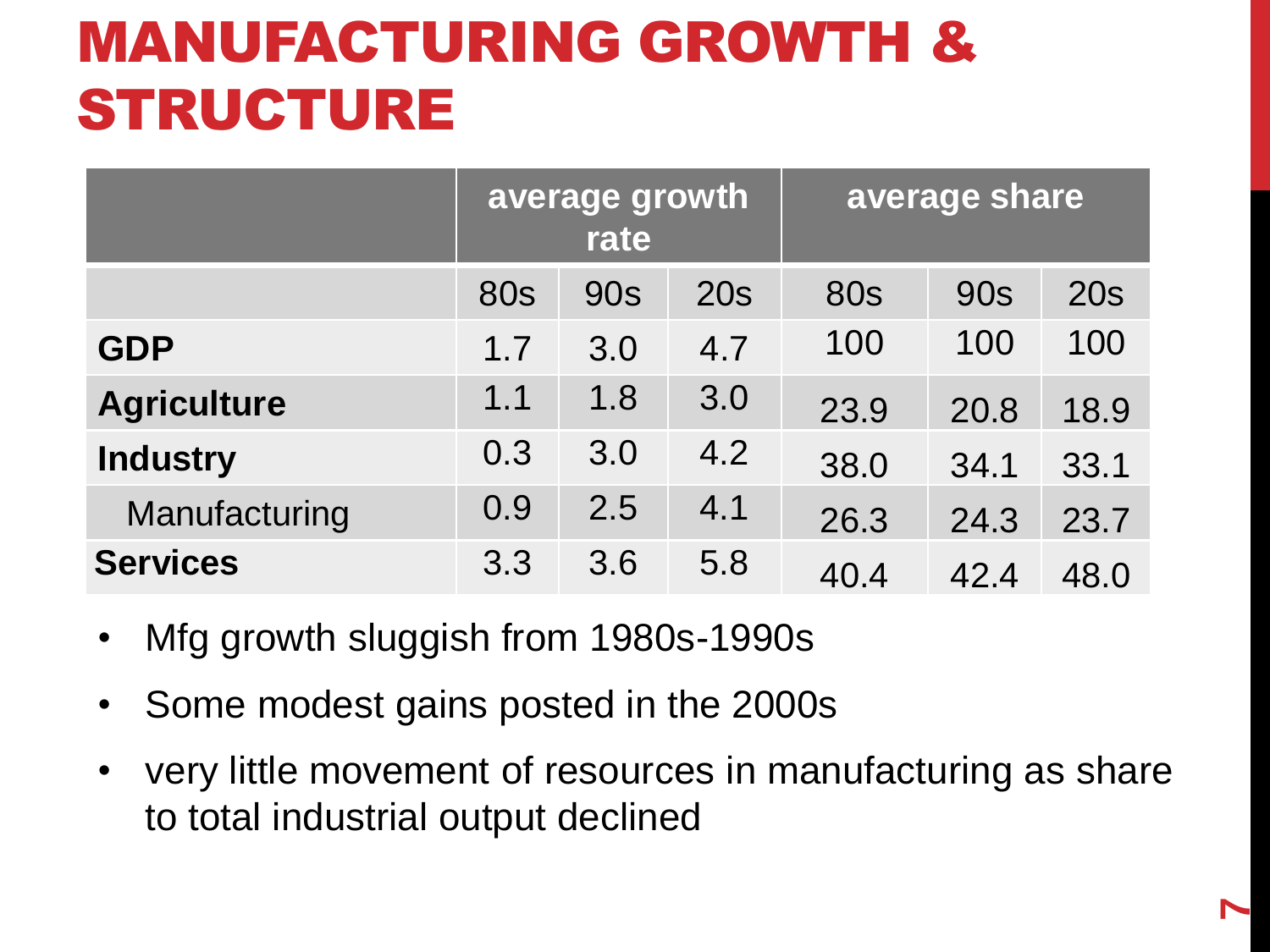# EMPLOYMENT STRUCTURE

| <b>Employment share</b>               | 1980-89 | 1990-99 | 2000-11 |
|---------------------------------------|---------|---------|---------|
| <b>Agriculture, Fishery, Forestry</b> | 49.60   | 43.2    | 36.1    |
| <b>Industry Sector</b>                | 14.5    | 16.0    | 15.1    |
| Manufacturing                         | 9.9     | 10.0    | 9.1     |
| <b>Service Sector</b>                 | 35.9    | 40.9    | 48.8    |

- Manufacturing average growth rate increased gradually from 0.9% in the 80s to 2.5% in the 90s & to 4.5% in the 2000s
- Manufacturing share to total employment remained stagnant
- Failure to create enough employment to absorb new entrants to labor force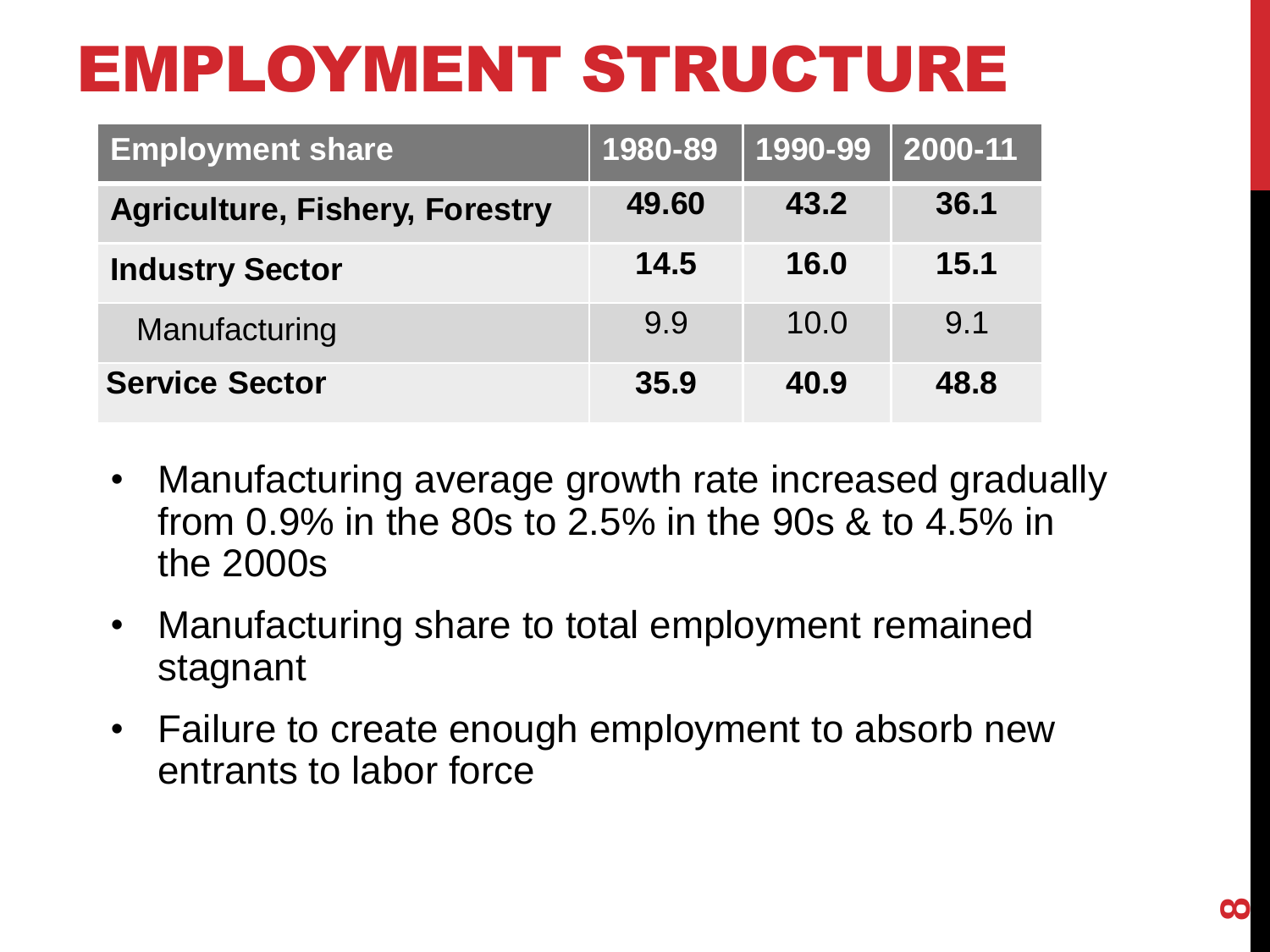## OTHER CHARACTERISTICS

| <b>Manufacturing value added</b> | 1981-89        | 1990-99          | 2000-10        |
|----------------------------------|----------------|------------------|----------------|
| <b>Consumer Goods</b>            | 57.0           | 50.0             | 51.0           |
| <b>Food manufactures</b>         | 44             | 36               | 40             |
| <b>Beverage industries</b>       | $\overline{4}$ | $\boldsymbol{4}$ | $\overline{4}$ |
| Footwear & wearing apparel       | 5              | 6                | 4              |
| <b>Intermediate Goods</b>        | 31.0           | 35.0             | 27.0           |
| Chemical & chemical products     | 7              | 6                | 6              |
| Products of petroleum & coal     | 12             | 17               | 14             |
| <b>Capital Goods</b>             | 10             | 13               | 19             |
| <b>Basic metal industries</b>    | 3              | $\mathcal{P}$    | 3              |
| <b>Electrical machinery</b>      | 3              | 6                | 12             |

- Consumer products dominated, intermediate products followed, then capital goods
- Negative total factor productivity growth: very little capital accumulation or technological change, absence of or slow industrial upgrading, lack of structural transformation
- Lack of export diversification
- Declining product groups with comparative advantage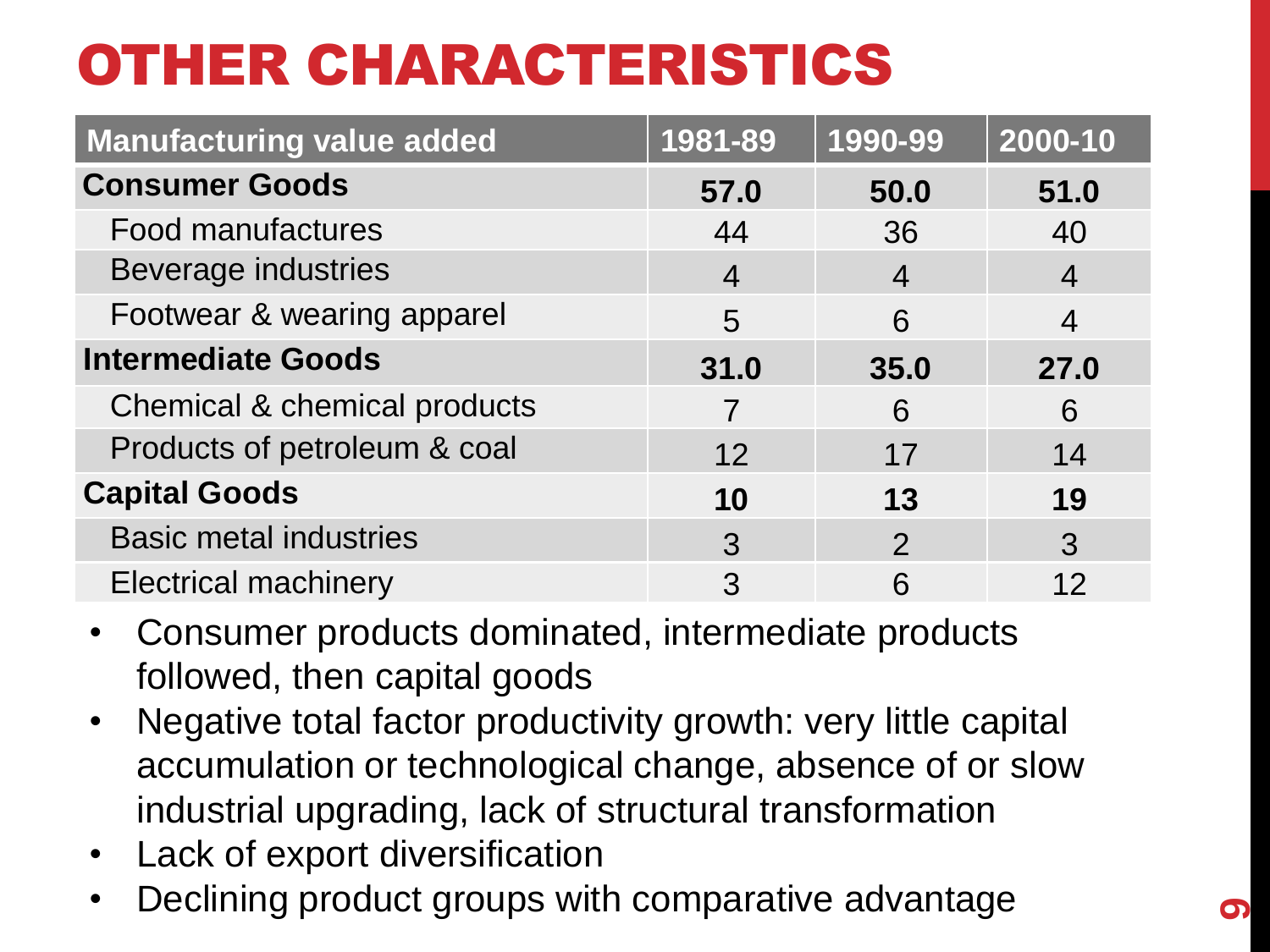### PH REMAINED OUTSIDE THE LEAGUE OF EAST ASIAN SUCCESSES

#### **ASEAN5 GDP Gowth Rate: 1961-2009**



- **Structural** transformation in Thailand, Indon esia
- China, Malaysia : services rising

#### **Value Added Structure**

|             |              | <b>PHILS</b>  |               |              |            |               |              | THAILAND   INDONESIA    |               |              | <b>MALAYSIA</b> |               |              | <b>CHINA</b>    |               |
|-------------|--------------|---------------|---------------|--------------|------------|---------------|--------------|-------------------------|---------------|--------------|-----------------|---------------|--------------|-----------------|---------------|
| Year        | $90^{\circ}$ | $^{\circ}$ 99 | $^{\prime}10$ | $^{\circ}90$ | <b>'99</b> | $^{\prime}10$ | $^{\circ}90$ | $^{\circ}99$            | $^{\prime}10$ | $90^{\circ}$ | <b>'99</b>      | $^{\prime}10$ | $90^{\circ}$ | 99'             | $^{\prime}10$ |
| <b>AGRI</b> | 22           | 18            | 12            |              | 12 10 12   |               | 19           | 19                      |               | 15 15 11     |                 | 11            | 27           | 18              | 10            |
| <b>INDY</b> | 34           | 30            | 33            | 37           | 40         | 45            | 39           | 43                      | 47            | 42           | 46              | 44            | 42           | 49              | 47            |
| $-MFG$      | 25           | 21            | <b>21</b>     |              |            |               |              | 27 32 35 21 25 25 24 32 |               |              |                 | 26            | 33           | 32 <sup>°</sup> | 30            |
| <b>SERV</b> | 44           | 52            | 55            | 50           | 50         | 43            | 41           | 37                      | 38            | 43           | 43              | 45            | 31           | 33              | 43            |
|             |              |               |               |              |            |               |              |                         |               |              |                 |               |              |                 |               |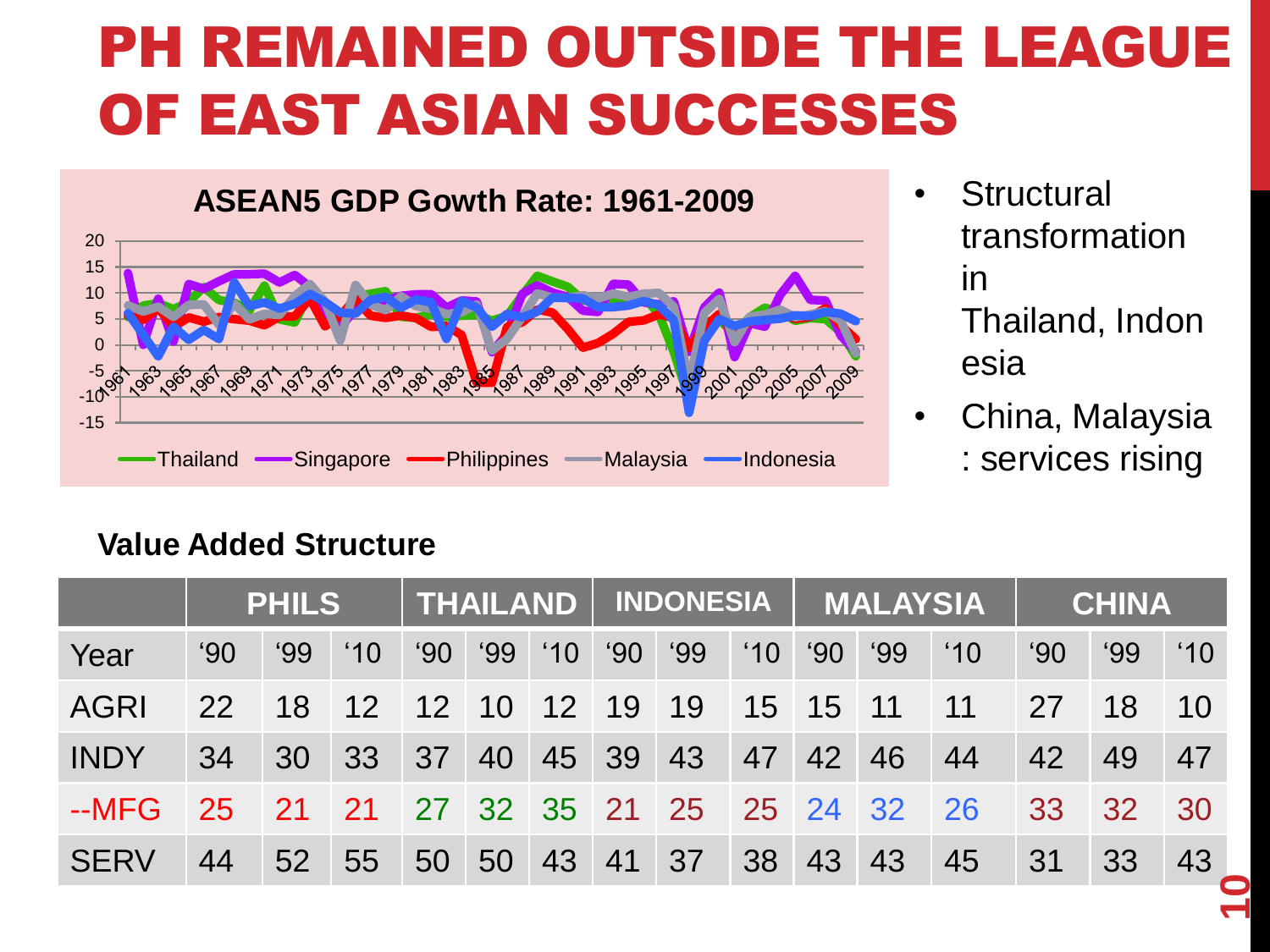## PART 2: ANALYSIS - - OPPORTUNITIES & CONSTRAINTS

| Strengths                                                                                                                                                                                                                       | <b>Weaknesses</b>                                                                                     |
|---------------------------------------------------------------------------------------------------------------------------------------------------------------------------------------------------------------------------------|-------------------------------------------------------------------------------------------------------|
| Good macroeconomic environment<br>• Political stability: "Daang Matuwid"<br>• Young, trainable, English speaking workers<br>Export zones' legal framework, incentives<br>$\bullet$                                              | Power cost<br>Inadequate infrastructure<br>Governance: smuggling<br>Weak industry competitiveness     |
| <b>Opportunities</b>                                                                                                                                                                                                            | <b>Threats</b>                                                                                        |
| • Calamities in Thailand & Japan disrupted<br>supply chain driving investors to seek<br>alternative locations<br>• Rising labor cost in China & increasing<br>tension between Japan & China<br>• ASEAN, FTAs: potential markets | <b>Strong peso</b><br>$\bullet$<br>Global uncertainty, economic<br>slowdown in the developed<br>world |

- $\geq 6.8\%$  2012; 7.8% Q1; economic outlook remains positive; a new growth area, capitalize on recent investment upgrade to attract FDI
- $\triangleright$  To sustain high growth, take advantage of market opportunities from a bigger market AEC 2015  $\rightarrow$  transform & upgrade manufacturing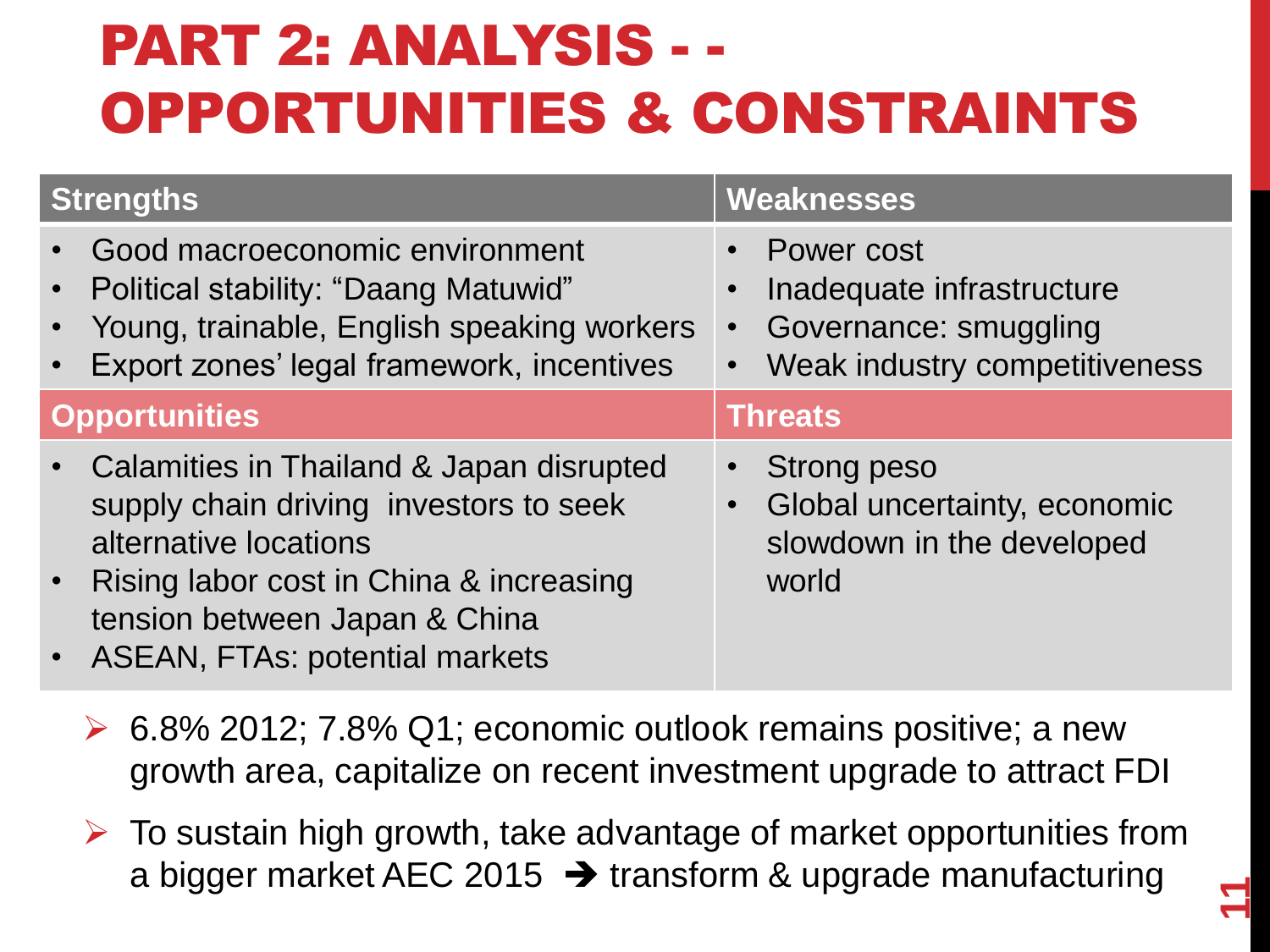#### CLASSICS, EMERGING CHAMPIONS

|                                     | <b>Classics (RCAs remain high)</b>                                  |                  | <b>Emerging Champions (low to hi)</b>                     |  |
|-------------------------------------|---------------------------------------------------------------------|------------------|-----------------------------------------------------------|--|
| Forest                              | copper ores & copper                                                | Raw<br>materials | scrap ferrous waste                                       |  |
| Raw<br>materlals                    | fuel wood, wood charcoal                                            | Animal           | milk & cream                                              |  |
|                                     | Cereal, etc Unmanufactured tobacco                                  | prods.           |                                                           |  |
|                                     | & vegetable textile fibers                                          | Cereals, etc     | Manufactured                                              |  |
| Labor-                              | Knitted men's, boys                                                 |                  | tobacco                                                   |  |
| intensive                           | clothing; knitted women,<br>girl clothing; other textile<br>apparel | <b>Machinery</b> | electric power<br>machinery, parts;<br>electric machinery |  |
| Capital-int.                        | tulle, lace, embroidery                                             |                  | apparatus nes; parts                                      |  |
| <b>Machinery</b>                    | electric distribution<br>equipment, nes; radio                      |                  | for tractors & motor<br><b>vehicles</b>                   |  |
|                                     | broadcast receiver;                                                 | Labor-int.       | glass                                                     |  |
|                                     | transistors, valves                                                 | <b>Chemicals</b> | metal salts, inorganic                                    |  |
| <b>Chemicals</b><br>alcohol, phenol |                                                                     |                  | acid                                                      |  |

- Classics: maintain long term competitiveness
- Emerging Champions: need to build on these products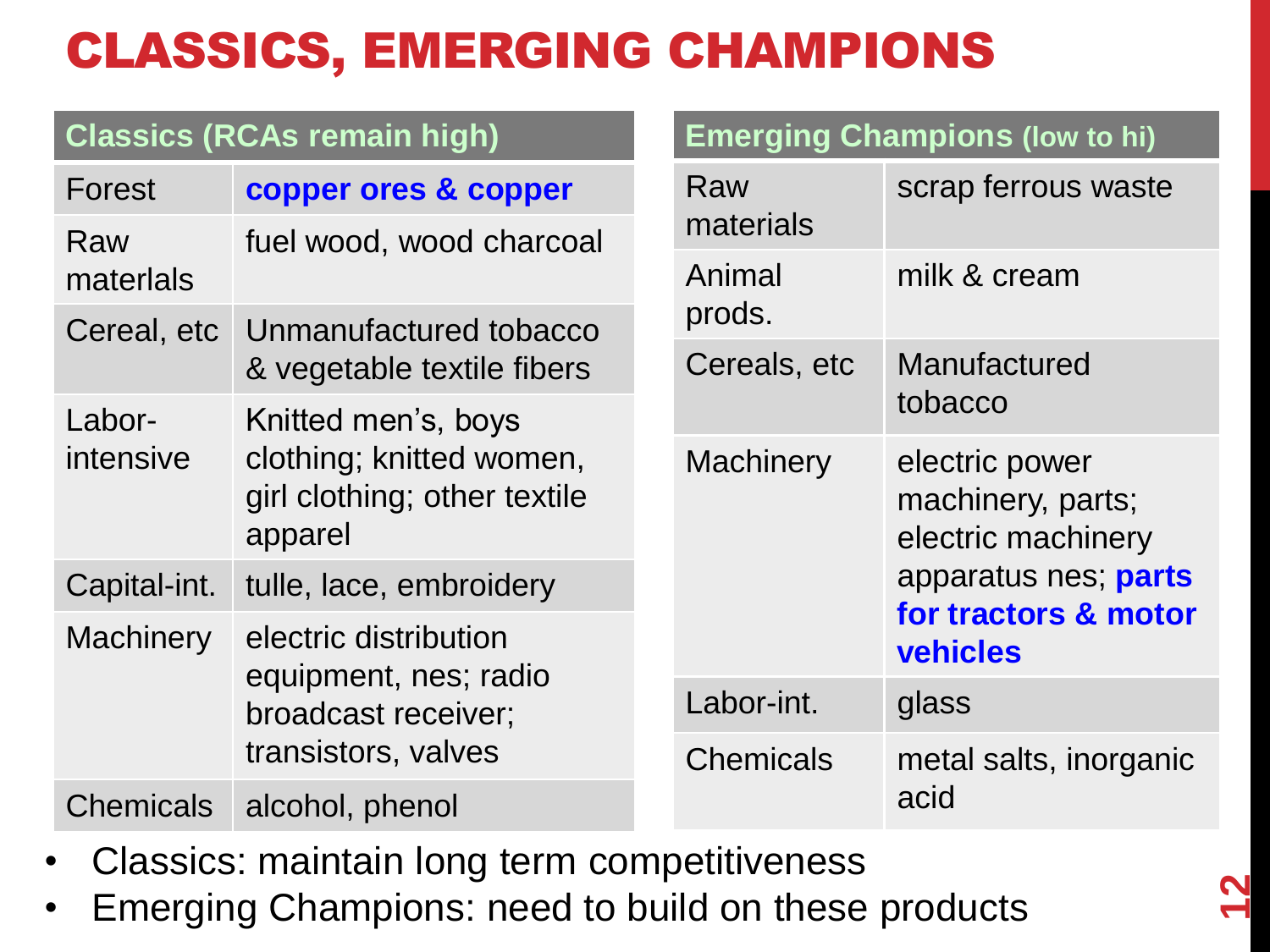## DISAPPEARANCES, MARGINALS

|                         | <b>Disappearances (high to low)</b>                              |                       | <b>Marginals (RCAs remain low)</b>                                               |
|-------------------------|------------------------------------------------------------------|-----------------------|----------------------------------------------------------------------------------|
| Raw<br>materials        | Stone, sand, gravel; non-<br>ferrous waste, scrap                | Forest                | Pulp & paper*                                                                    |
| Forest                  | veneers, plywood                                                 | Cereals               | cereal prep'ns*, edible<br>prod.*                                                |
| <b>Tropical</b><br>agri | sugars, molasses,<br>cocoa, natural rubber                       | Capital-<br>intensive | furskins, tanned, dressed                                                        |
| Animal                  | fish, animal veg. fats,<br>oils, nes                             | <b>Machinery</b>      | ship, boat, float structures*<br>cycles, motorcycles,                            |
| Labor<br>intensive      | pottery, furniture,<br>cushions, clothing<br>accessories, fabric |                       | aircraft, associated<br>equipment; medical<br>instruments; arms &<br>ammunitions |
| Cereals                 | animal feed stuff                                                | <b>Chemicals</b>      | soap, cleaners, polish, etc                                                      |

- Disappearances: declining competitiveness, move up the value chain, product/technology ladder to more sophisticated products
- Marginals: observe & let them grow to become exporter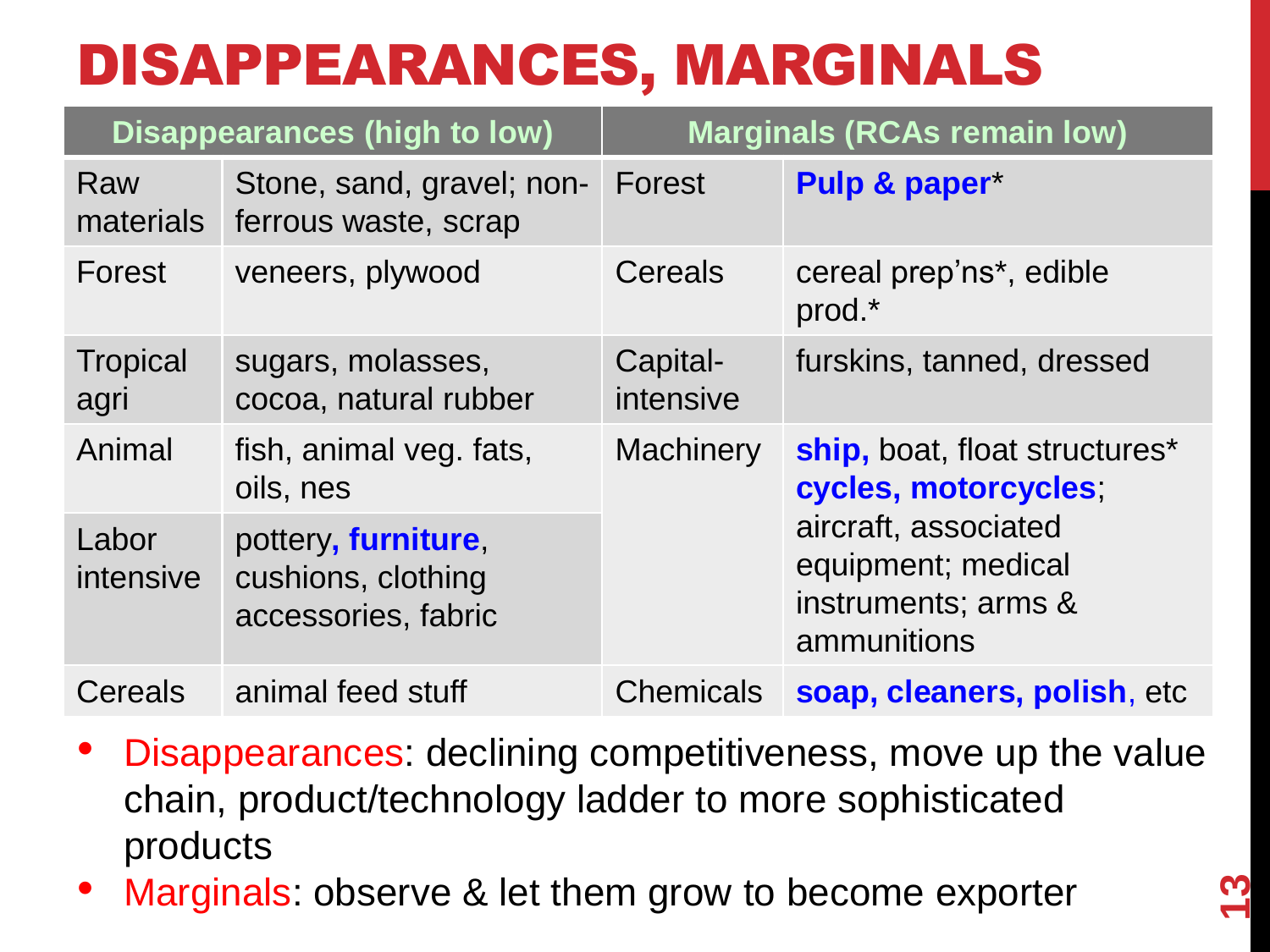# POTENTIAL GROWTH AREAS: NEARBY

#### **Classification Nearby Commodities (SITC 4 digit)**

| <b>Highest level</b><br>sophistication<br><b>Highest</b><br>spillover effect | Machinery: Complete digital processing machines; watches;<br>photographic cameras; TV, radio-broadcasting, transmitters; clocks;<br>electrical line telephonic; portable radio receivers; microphones;<br>calculating, accounting machines; sewing machines; domestic<br>electromechanical appliances & parts<br>Capital: Fabrics, woven of continuous synthetic textile materials<br>Labor: Precious jewelry; porcelain or china house ware; pianos<br>Animal: Fish, dried, smoked; fish fillets frozen<br><b>Agriculture: Refined sugar</b><br>Cereal: Flours & meals, of meat, fish |
|------------------------------------------------------------------------------|----------------------------------------------------------------------------------------------------------------------------------------------------------------------------------------------------------------------------------------------------------------------------------------------------------------------------------------------------------------------------------------------------------------------------------------------------------------------------------------------------------------------------------------------------------------------------------------|
| <b>Highest labor</b><br>intensity                                            | Labor: Synthetic or reconstructed precious or semi-precious stones;<br>pianos; pens; small wares & toilet articles; precious jewelry;<br>porcelain<br>Capital: Knitted not elastic nor rubberized of fibers other than<br>synthetic; Fabrics, woven of continuous synthetic textile materials<br>Machinery: Clocks; watches; photographic cameras; sewing machines                                                                                                                                                                                                                     |

Source: Usui, N. 2012. Taking the Right road to Inclusive Growth. ADB. Manila.

• Can be developed with relative ease, can utilize existing capabilities (inputs, institutional/infrastructure, skills, technology) embedded in the current export structure

**14**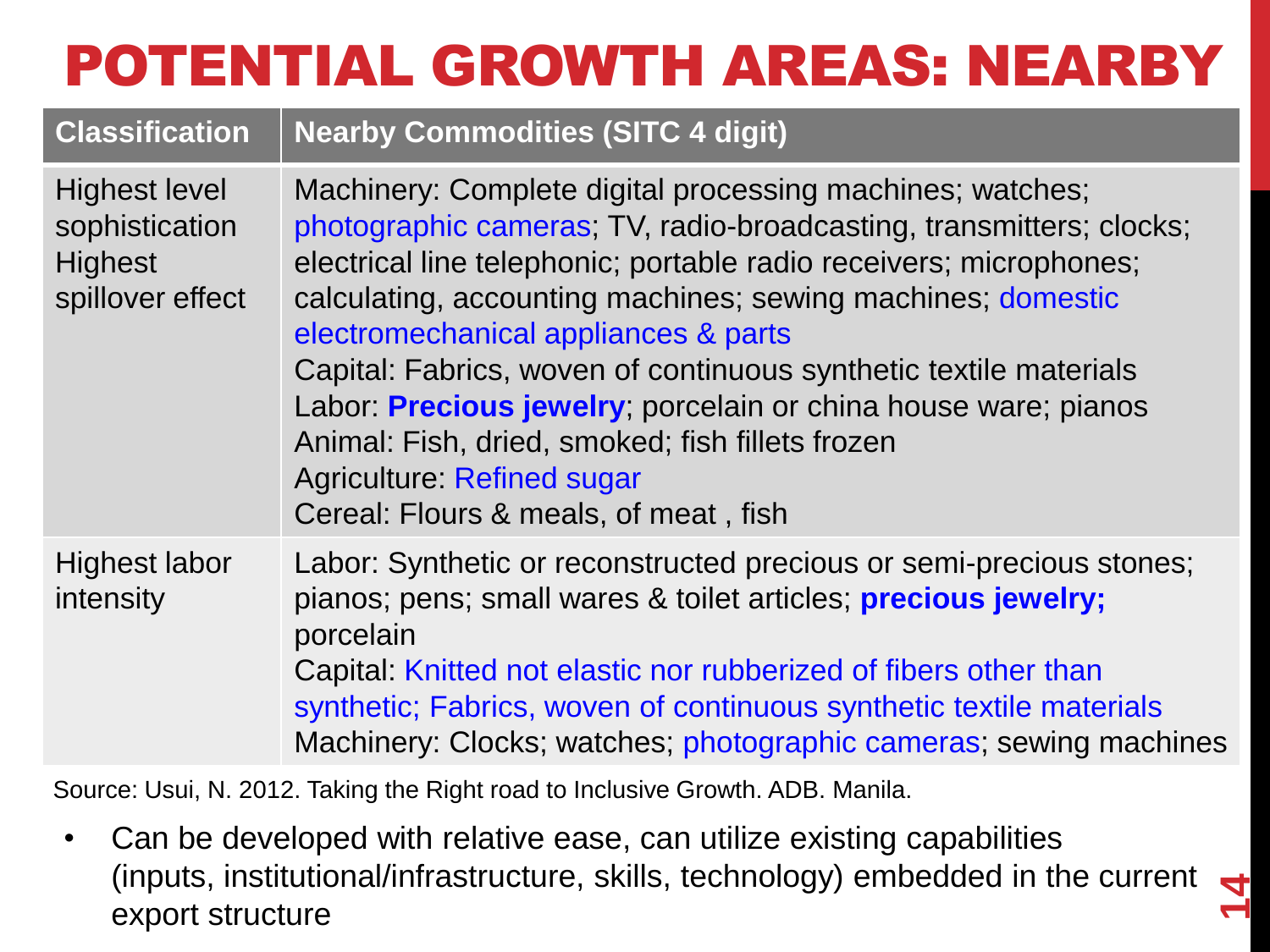## POTENTIAL GROWTH AREAS: MIDDLE

| <b>Classification</b>              | <b>Nearby Commodities</b>                                                                                                                                                                                                                                                                                                                                                                                                                                                                            |
|------------------------------------|------------------------------------------------------------------------------------------------------------------------------------------------------------------------------------------------------------------------------------------------------------------------------------------------------------------------------------------------------------------------------------------------------------------------------------------------------------------------------------------------------|
| Highest level of<br>sophistication | Chemicals: hormones, natural, or reproduced by synthesis; other<br>nitrogen-function compounds; modified natural resins; oxygen function<br>amino compounds; epoxide resins; regenerated cellulose; salts of<br>metallic acids<br>Metal angles, shapes, sections & sheet filing of iron or steel<br>Labor: orthopedic appliances, heating aids; safety glass<br>Machinery: metal forming machine-tool; nonmechanical or electrical<br>instruments; aircraft of unladen weight from 2000kg to 15000kg |
| <b>Highest spillover</b><br>effect | Machinery: cocks, valves for pipes boiler shells; air pumps, vacuum<br>pumps & air or gas compressors; other articles of rubber; other non-<br>electric parts & accessories of machinery, nes<br>Chemicals: phenoplasts; aminoplasts<br>Capital: felts, articles of felt; coated or impregnated textile fabrics &<br>products; bonded fiber fabrics                                                                                                                                                  |
| <b>Highest labor</b><br>intensity  | Raw materials: slag, scaling, dross & similar waste; other natural<br>abrasives; seeds, fruits, spores, nes for planting<br>Forest fiber building board of wood or other vegetable material                                                                                                                                                                                                                                                                                                          |

Source: Usui, N. 2012. Taking the Right road to Inclusive Growth. ADB. Manila.

• Can be developed with some difficulties, not all required capabilities are in the country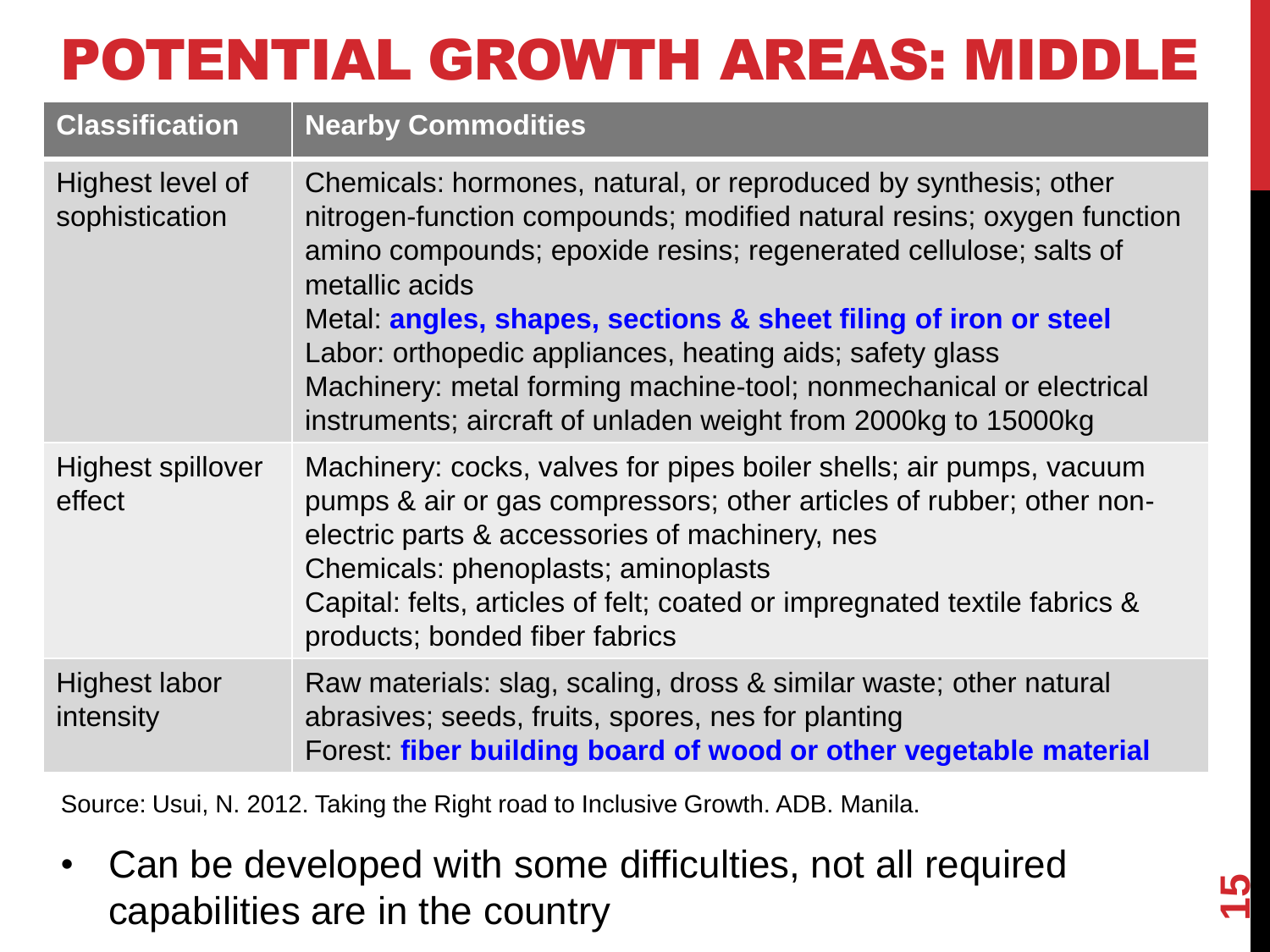# POTENTIAL GROWTH: FAR-AWAY

| <b>Classification</b>              | <b>Nearby Commodities</b>                                                                                                                                                                                                                                                                                                                                                                                                       |
|------------------------------------|---------------------------------------------------------------------------------------------------------------------------------------------------------------------------------------------------------------------------------------------------------------------------------------------------------------------------------------------------------------------------------------------------------------------------------|
| Highest level of<br>sophistication | Chemicals: amide-function compounds exc. urea; other organo-<br>inorganic compounds; suphonamides, sultones<br>Forest: printing paper & writing paper<br>Machinery: chassis fitted with engines for vehicles; furnace burners<br>mechanical strokers etc & parts; other non-electrical machines & parts                                                                                                                         |
| Highest spillover<br>effect        | Machinery: electrical insulating equipment; furnace burners,<br>mechanical stokers; harvesting & threshing machines; engines &<br>motors; other parts & accessories of vehicles<br>Forest: paper & paperboard coated impregnated in rolls sheets<br>Chemicals: aldehyde, ketone, & quinone-function compounds;<br>inorganic esters, salts & derivatives; polyamides<br>Capital intensive: special products of textile materials |
| Highest labor<br>intensity         | Machinery: nuclear reactors & parts; <b>bodies for vehicles; other parts</b><br>& accessories for vehicles, railway track fixtures; parts nes of aircraft<br>hdg 792, mechanically propelled railway, tramway, trolleys<br>Capital: linoleum & similar floor covering, special products of textile<br>material; central heating equipment                                                                                       |

Source: Usui, N. 2012. Taking the Right road to Inclusive Growth. ADB. Manila.

• Need quite different capabilities that the country has not yet developed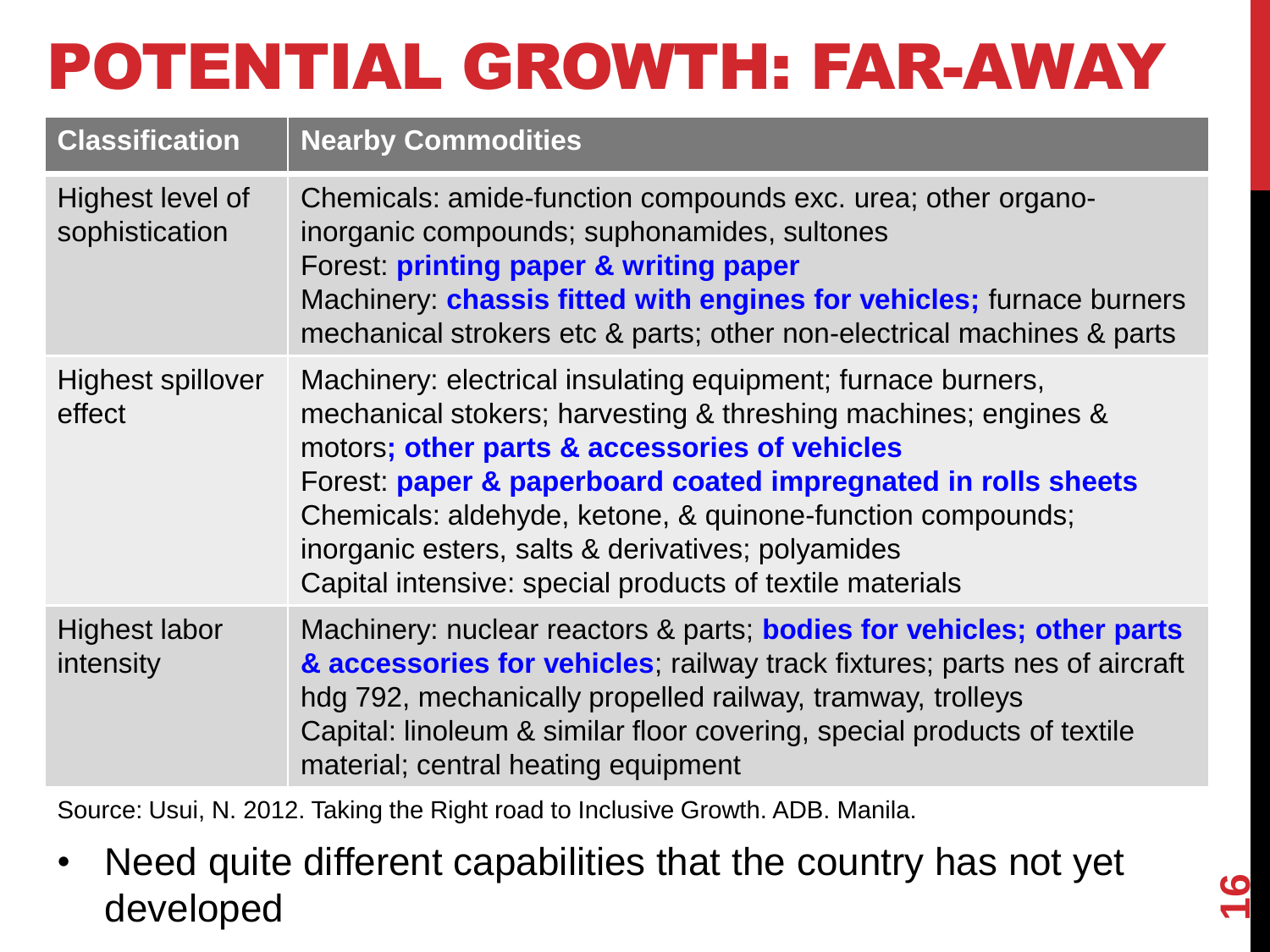# HORIZONTAL CONSTRAINTS

• Diagnostic analysis: most binding constraints to growth & upgrading (poor infrastructure, lack of access to finance)

| <b>Major Area</b>             | <b>Main Horizontal Issues &amp; Constraints</b>                                                                                                                                                                                                                                                                                             |
|-------------------------------|---------------------------------------------------------------------------------------------------------------------------------------------------------------------------------------------------------------------------------------------------------------------------------------------------------------------------------------------|
| Infrastructure &<br>Logistics | High cost & unpredictability of power<br>$\bullet$<br>High cost of domestic shipping                                                                                                                                                                                                                                                        |
| Governance &<br>Regulation    | • Smuggling, corruption, bureaucracy/red tape<br>Lack of streamlining/automation of interrelated<br>business procedures /Lack of transparency<br>• Permits issued by LGUs, national agencies (DENR's<br>ECC, BI visa, BFAD regulations 90-120 days, BIR<br>registration)<br>• Lack of policy consistency, transparency, &<br>predictability |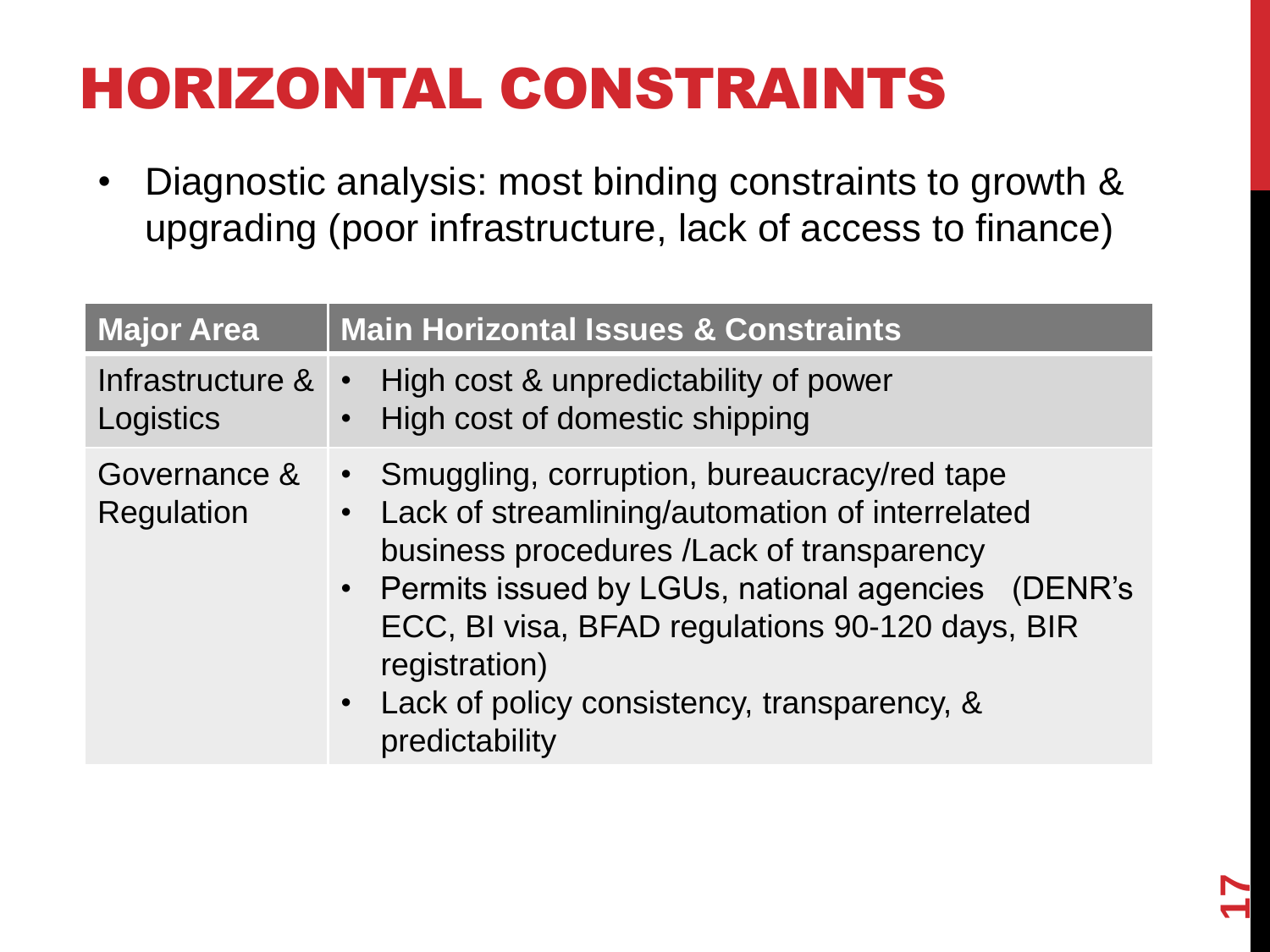#### VERTICAL CONSTRAINTS

| <b>Major Area</b>                           | <b>Most Binding Constraints</b>                                                                       | <b>Industries</b>                                                                                              |
|---------------------------------------------|-------------------------------------------------------------------------------------------------------|----------------------------------------------------------------------------------------------------------------|
| Supply/value<br>chain gaps                  | Absence of raw materials<br>(upstream); weak parts &<br>components sector (mid-stream);<br>downstream | Furniture, paper, copper,<br>iron & steel, plastic,<br>biodiesel, engineered<br>bamboo, tool & die             |
| <b>Domestic</b><br>market base<br>expansion | Economies of scale, expand & build<br>on domestic supply base                                         | Auto, motorcycle assembly,<br>motorcycle parts, ship<br>building                                               |
| <b>SME</b><br>development                   | Access to finance, technology<br>upgrade, inability to comply with<br>product standard regulations    | Auto parts, motorcycle,<br>furniture, rubber                                                                   |
| Human<br>resources                          | Skilled workers, need for trainings                                                                   | Metal casting, tool & die<br>auto & motorcycle parts,<br>furniture, chemical, rubber,<br>plastic, iron & steel |
| Innovation                                  | Industry-academe linkages new<br>product development, R&D facilities                                  | Metal casting, rubber, tool<br>& die, engineered bamboo                                                        |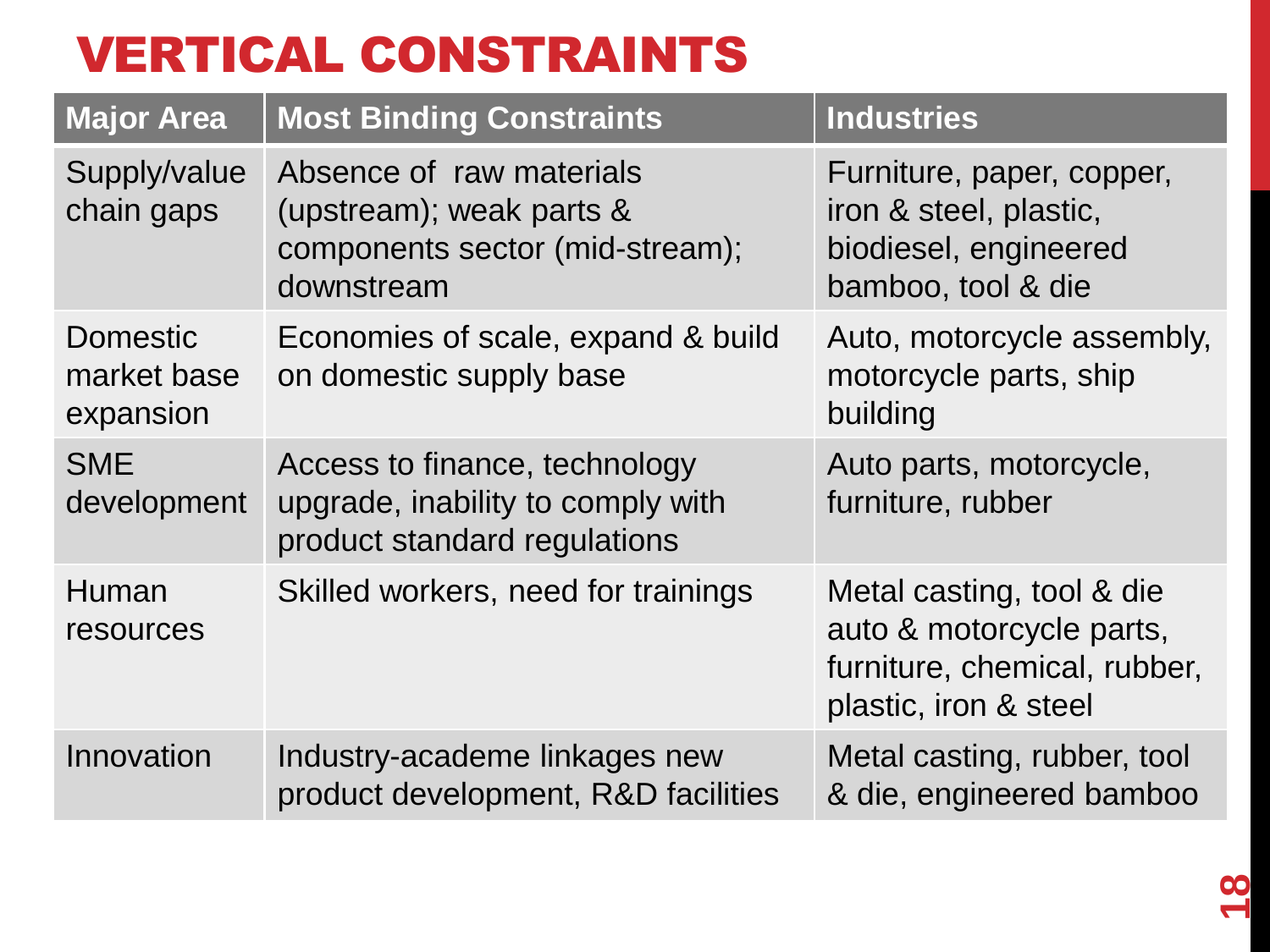#### PART 3: WAY FORWARD - - ROADMAP FOR STRUCTURAL TRANSFORMATION VISION: GLOBALLY COMPETITIVE MANUFACTURING INDUSTRY

Phase I 2014-2017

-Rebuild capacity of existing industries, strengthen emerging industries, maintain competitiveness of comparative advantage industries

#### Phase II 2018-2021

-Shift to high value added activities, investments in upstream industries -Link & integrate industries --crucial industrial linkages bet. SMEs & LEs to set off a chain reaction of broad based industrial development

Phase III 2022-2025

-Deepen participation in regional integration by serving as hubs in production networks for industries like auto, electronics, machinery, garments, food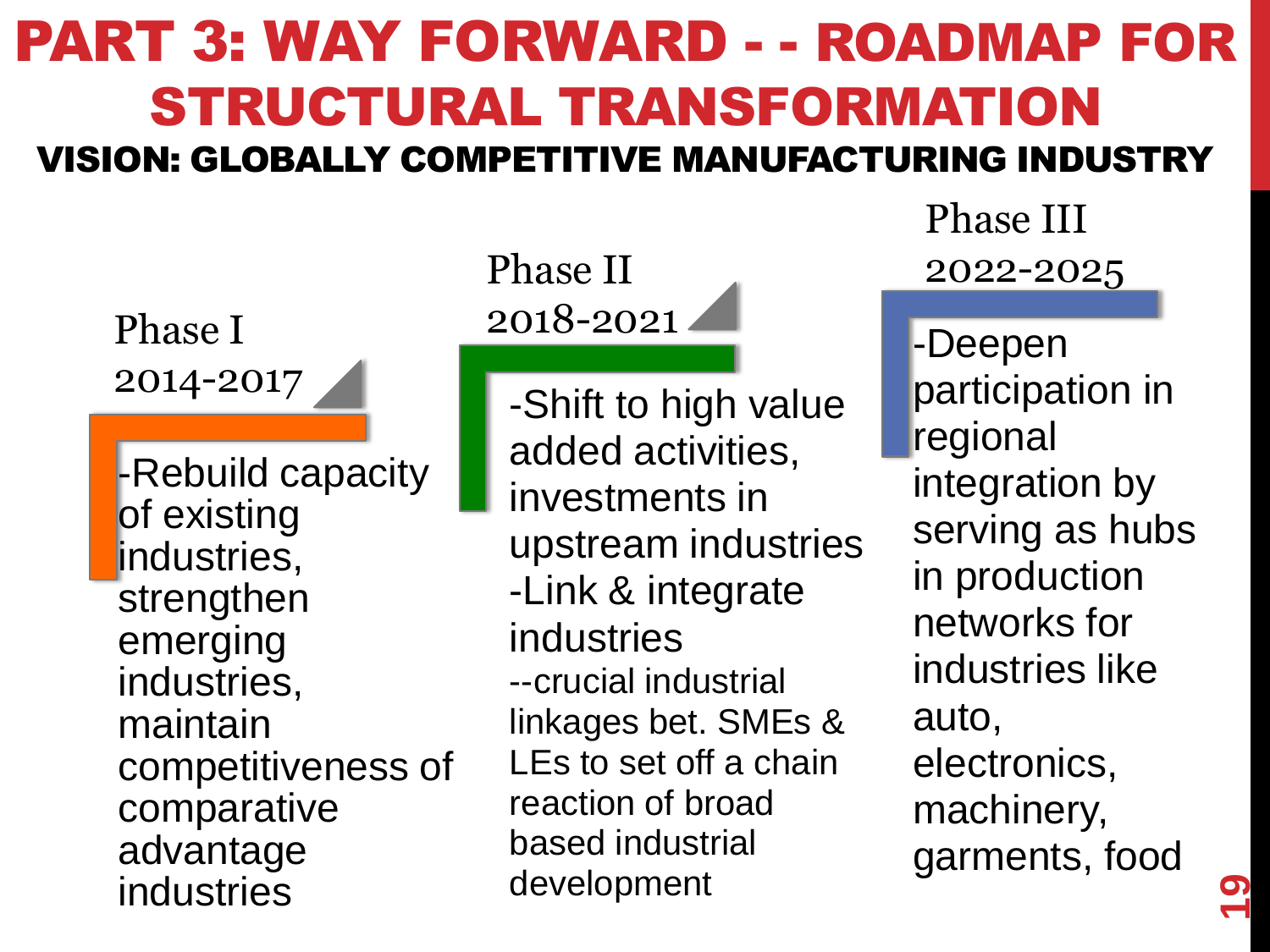#### TARGETS, STRATEGIC ACTIONS, COMPLEMENTARY MEASURES



open trade regime, sustainable macro policies, sound tax policies & administration, efficient bureaucracy, secure property rights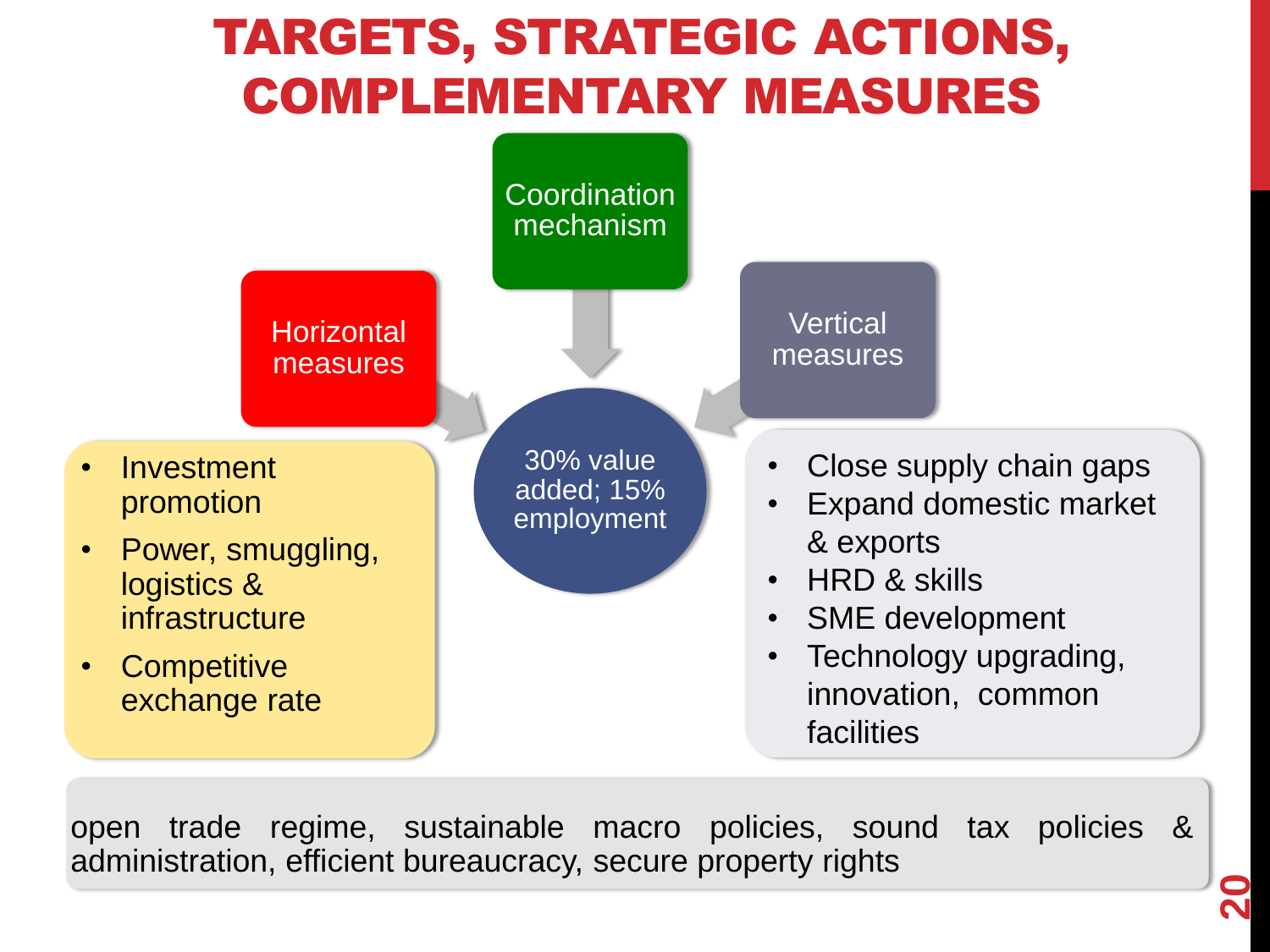### ACTION 1. CLOSE SUPPLY/VALUE CHAIN GAPS

| <b>Sector</b>               | <b>Measures</b>                                                                                                                                                                |
|-----------------------------|--------------------------------------------------------------------------------------------------------------------------------------------------------------------------------|
| Copper                      | Institutional mechanism to fully integrate the industry; F/S copper<br>wire rod was carried out                                                                                |
| <b>Furniture</b>            | Supply hubs for raw & natural materials                                                                                                                                        |
| Engineered<br><b>Bamboo</b> | Establish plantations where processing will be undertaken                                                                                                                      |
| Tool & die                  | Access to raw materials, equipment, & software                                                                                                                                 |
| <b>Plastic</b>              | Encourage growth of recycling industry, incentives for upgrading                                                                                                               |
| Paper                       | Expand fiber raw material base, develop massive tree plantations &<br>commercial agro forestry integrated with virgin wood pulp prod'n                                         |
| Iron & steel                | Consistent set of investment policies for construction, auto,<br>appliance, shipbuilding; Full integration of industry upstream-mining,<br>reliable supply of iron ore & coal, |
| Petrochem                   | Enhance competitiveness of downstream products                                                                                                                                 |
| <b>Biodisesel</b>           | Develop feedstock through seedling development for high yield<br>coconuts (DA/DOST) & other energy crops; map suitable areas<br>(DENR/DOST) for biodiesel feedstock production |

**22**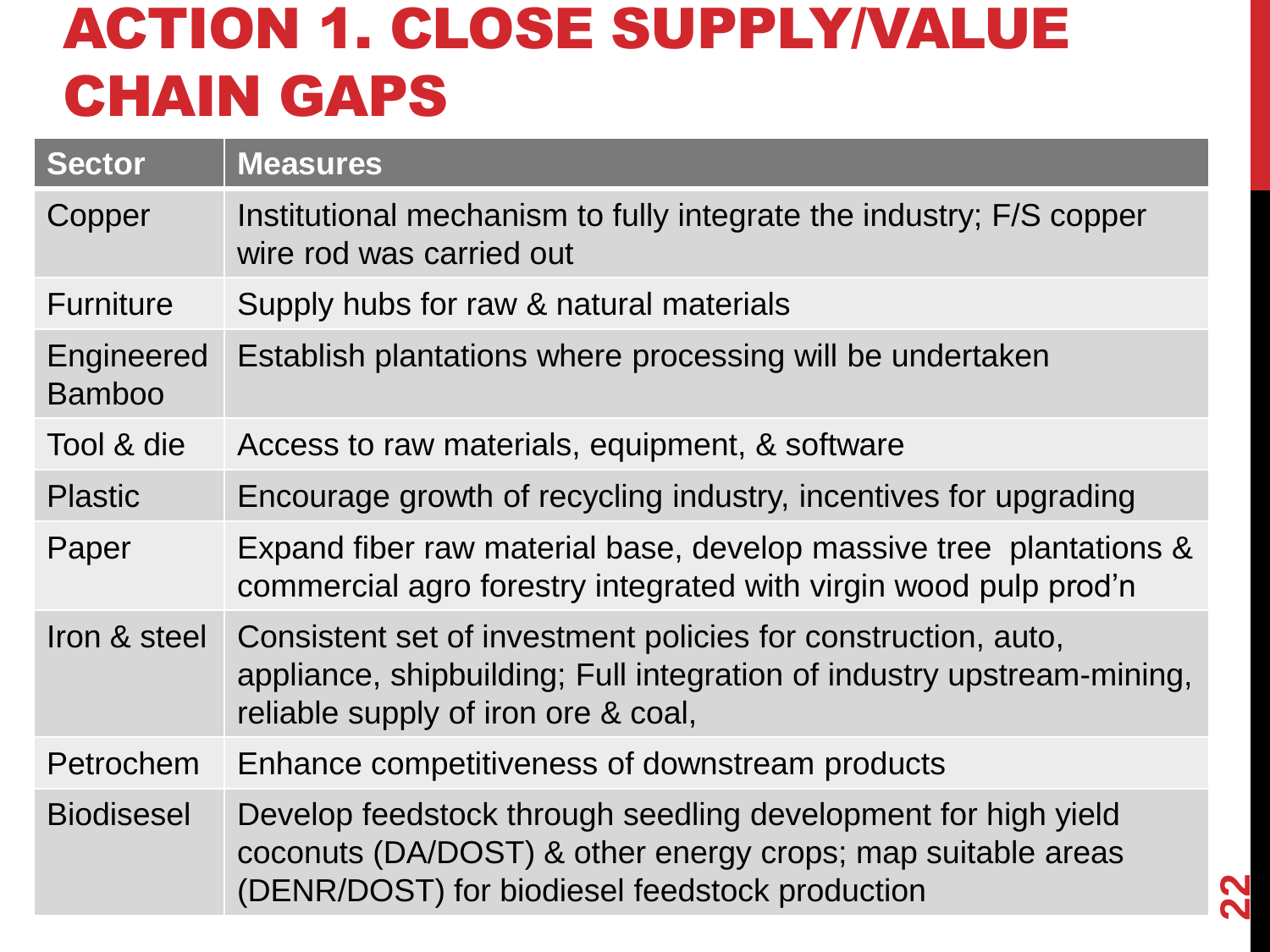#### ACTION 2. DOMESTIC MARKET BASE EXPANSION

| <b>Sector</b>          | <b>Measures</b>                                                                                                                                                                                                                    |
|------------------------|------------------------------------------------------------------------------------------------------------------------------------------------------------------------------------------------------------------------------------|
| Automotive             | Incentive to rebuild domestic market: fiscal & non-fiscal<br>incentives                                                                                                                                                            |
| Ship<br>building       | Implement RA 9295 (retirement of old vessels, restrictions on<br>vessel importation)<br>Domestic offshore & maritime demand development<br>Investment promotion campaigns, seminars, company visits in<br>Japan, business matching |
| Motorcycle<br>Assembly | Development of the support (local parts) industries; critical<br>parts & components are imported which leads to high<br>production costs                                                                                           |
| Motorcycle<br>parts    | Incentive package to attract investments in supporting<br>industries (die making, precision machining), capacity building<br>& HRD programs                                                                                        |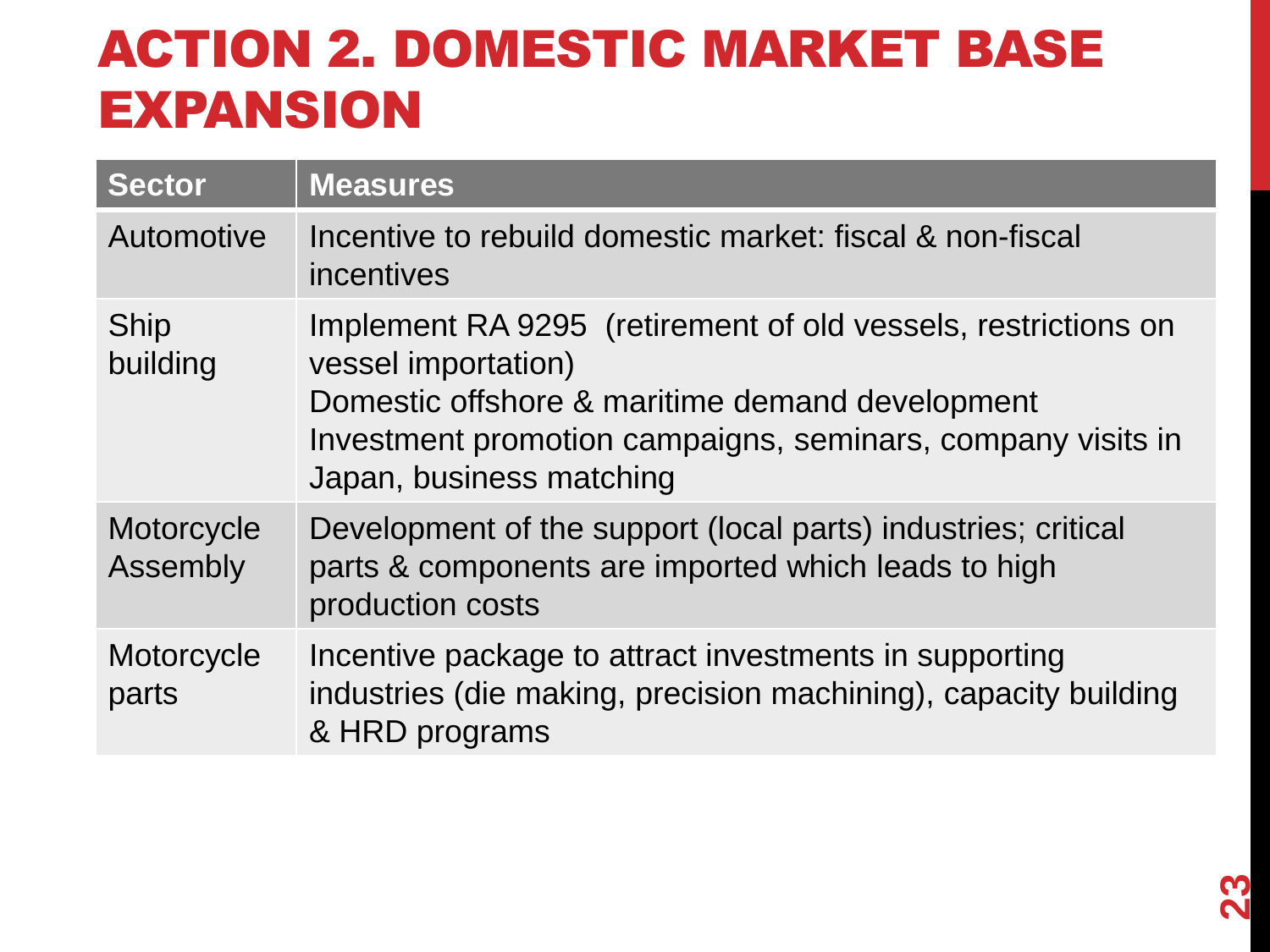# Action 3. HRD & Skills/Trainings

| <b>Type</b>                                                                                                                       | <b>Sectors</b>                    |
|-----------------------------------------------------------------------------------------------------------------------------------|-----------------------------------|
| Design, tool making, prototyping,<br>molding, die & casting                                                                       | Auto parts, Tool & Die            |
| <b>Chemical engineering, Materials</b><br>Engineering                                                                             | <b>Chemical, Rubber, Plastics</b> |
| Supervisory, managerial, consultancy for<br>improved productivity                                                                 | <b>Furniture</b>                  |
| Foundry technology, Metallurgical<br>Engineering, Mechanical Engineering,<br>Industrial Engineering, Metal casting<br>Engineering | Metal casting                     |
| Die design, Tool & Die Engineering                                                                                                | Tool & Die                        |
| Vocational trainings (TESDA)                                                                                                      | Iron & steel                      |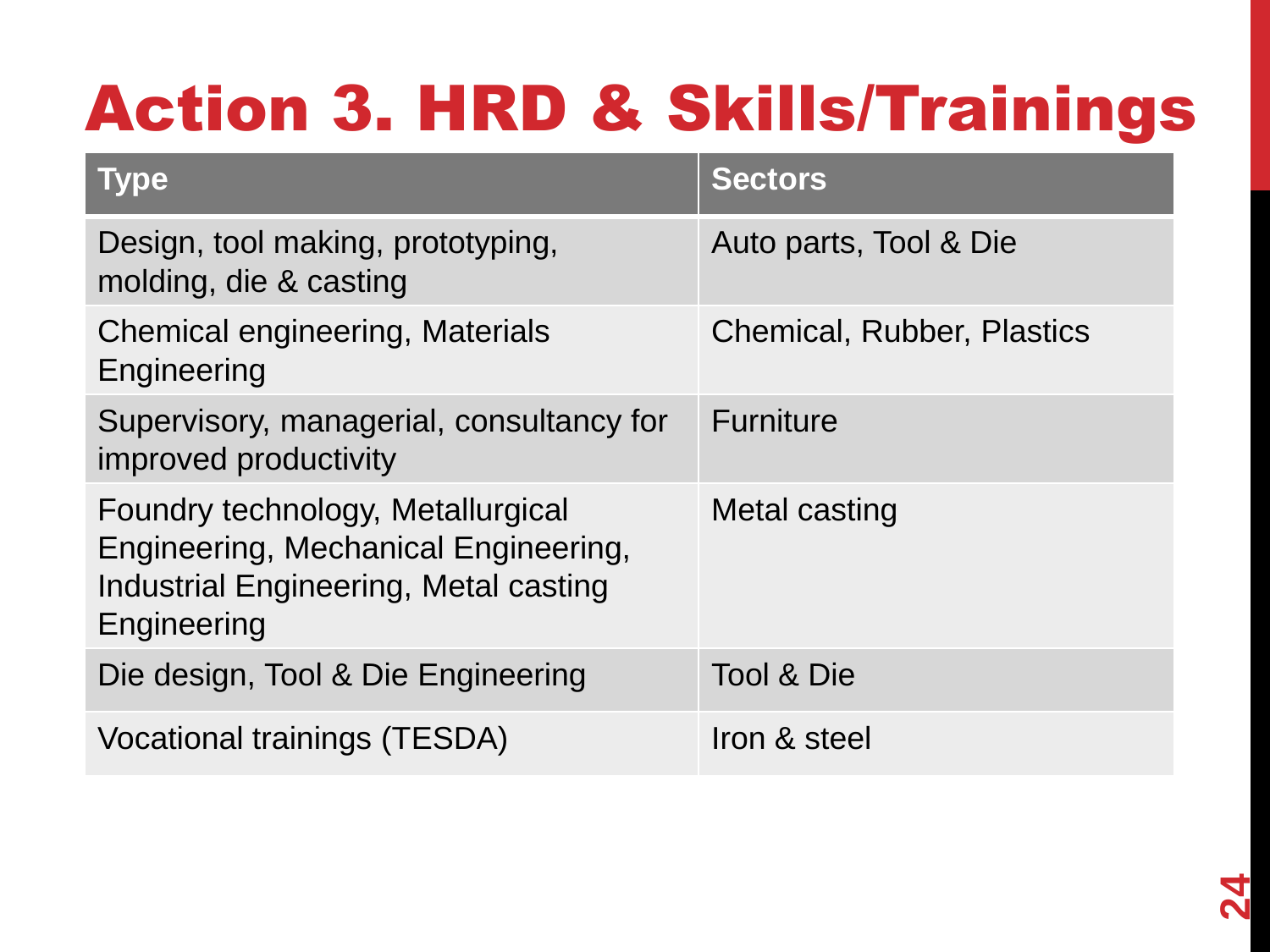# Action 4. SME development & technology/innovation

| <b>Type</b>                                                                                                                                          | <b>Sectors</b>                                                                                                                        |
|------------------------------------------------------------------------------------------------------------------------------------------------------|---------------------------------------------------------------------------------------------------------------------------------------|
| SME development: access to<br>finance, incubation facilities, clusters                                                                               | Auto parts, motorcycle parts, furniture,<br>rubber, metal casting, tool & die,<br>chemicals, iron & steel                             |
| <b>Quality testing facilities</b>                                                                                                                    | Auto and Auto parts, motorcycle assembly,<br>motorcycle parts, furniture, rubber                                                      |
| <b>R&amp;D</b> facilities<br>Industry-academe linkages for new<br>product development<br>Applied technology for indigenous<br>products/raw materials | Metal casting (foundry institute), tool & die,<br>engineered bamboo, rubber, iron & steel,<br>chemicals<br>Furniture, paper, plastics |

#### **Other Actions**

- Aggressive marketing & promotion to attract investments esp. those that would bring in new technologies
- Continue to address high cost of power & domestic shipping, smuggling & measures to streamline & automate government procedures
- Competitive exchange rate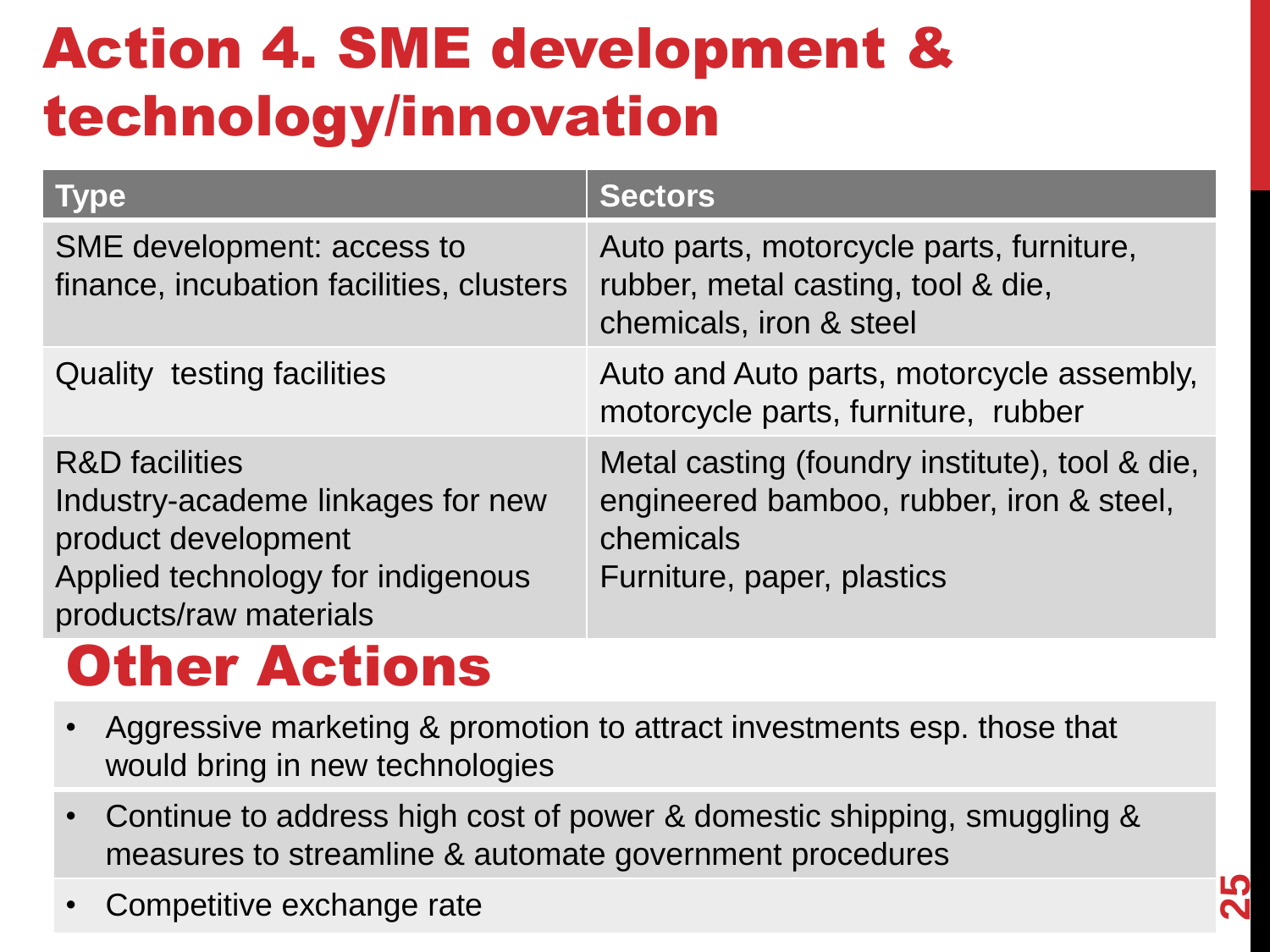#### GOVERNMENT COORDINATION

| <b>Agency</b>                  | <b>Area</b>                                                                                                            |
|--------------------------------|------------------------------------------------------------------------------------------------------------------------|
| <b>DOLE</b>                    | policies on hiring & firing; new, high productivity jobs                                                               |
| <b>DOST</b>                    | innovation strategy, R&D, common facilities/laboratories<br>for product testing & certification, incubation facilities |
| <b>NEDA</b>                    | Philippine Development plan                                                                                            |
| DA                             | Agriculture roadmaps                                                                                                   |
| <b>BOC</b>                     | smuggling, trade & customs facilitation                                                                                |
| TESDA, DOLE, PRC               | training of workers, skilled workers needed (supply gap)                                                               |
| <b>Tariff Commission</b>       | Tariff distortions, anti-dumping & safeguard measures                                                                  |
| DOF, DBM                       | budget, temporary incentive measures                                                                                   |
| <b>BOI, PEZA, Clark, Subic</b> | Investment promotion                                                                                                   |
| DTI-MSMED, DOST                | <b>MSME</b> development                                                                                                |
| <b>LGUs</b>                    | business permits & regulations (double taxation)                                                                       |
| <b>DOE</b>                     | energy plan, policy implementation (B5 biodiesel)                                                                      |
| PPA, MARINA                    | regulatory & port charges & domestic shipping, RA 9295                                                                 |
| DENR                           | environmental permits, plantations                                                                                     |

**26**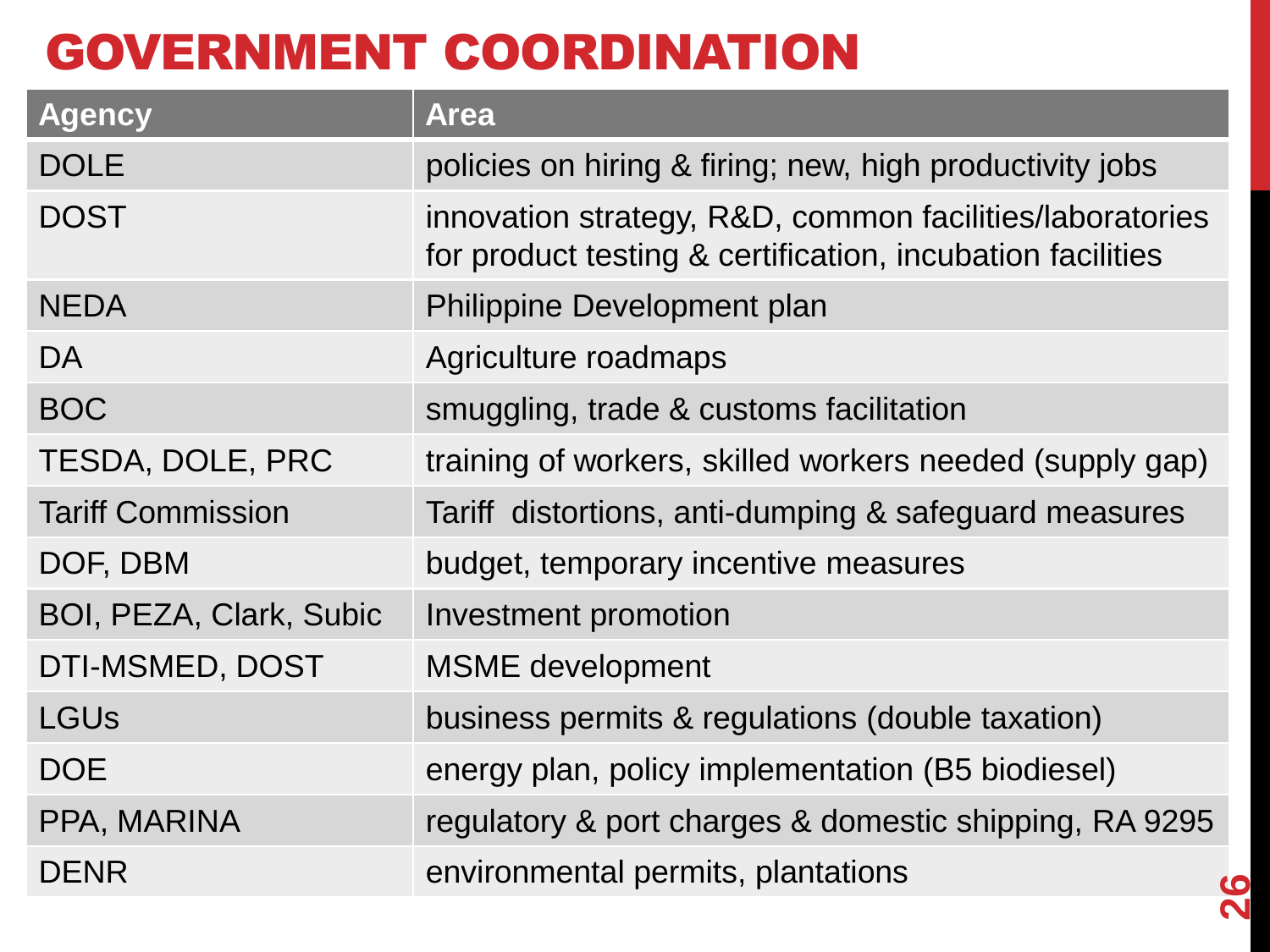## COORDINATION MECHANISM BETWEEN GOVERNMENT & PRIVATE SECTOR

**Develop mechanism where government, industry & cluster-level private groups can collaborate** 

• **on interventions to directly improve productivity**

Cluster-based intervention: increase supply of skilled workers, encourage technology adoption, improve regulation & infrastructure

#### • **measures to address coordination failures**

Implementation of legislations; strict enforcement of product quality standards; programs providing access to raw materials, intermediate inputs & common service, R&D facilities; aggressive investment promotion & marketing to attract investment; trainings, business & academe linkages